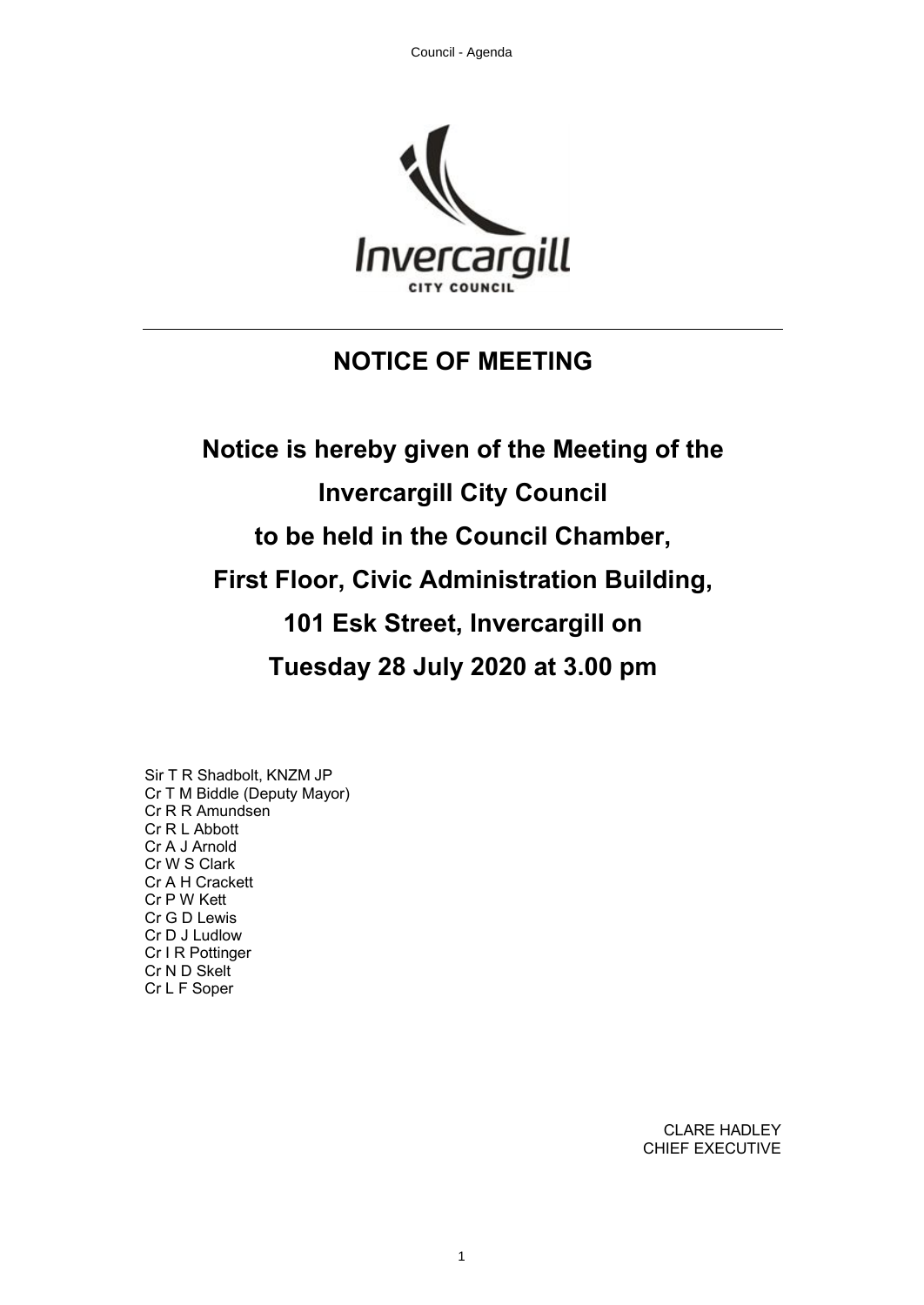# **A G E N D A**

**Page**

# 2. **APOLOGIES**

# 3. **PUBLIC FORUM**

# 4. **[INTEREST REGISTER](#page-4-0)** A2279220

# 5. **[MINUTES OF THE MEETING OF COUNCIL HELD ON 29 JUNE](#page-10-0) [2020](#page-10-0)**

A3065281

To be moved: That the minutes of the Council Meeting held on 29 June 2020 be confirmed.

# 6. **[MINUTES OF THE EXTRAORDINARY MEETING OF THE](#page-16-0) [INFRASTRUCTURAL SERVICES COMMITTEE HELD ON](#page-16-0) [29 JUNE 2020](#page-16-0)** A3065335

To be moved: That the minutes of the Extraordinary Meeting of the Infrastructural Services Committee held on 29 June 2020 be received.

# 7. **[MINUTES OF THE INFRASTRUCTURAL SERVICES](#page-18-0) [COMMITTEE MEETING HELD ON 7 JULY 2020](#page-18-0)** A3077785

To be moved: That the minutes of the Infrastructural Services Committee Meeting held on 7 July 2020 be received.

# 8. **[MINUTES OF THE EXTRAORDINARY MEETING OF COUNCIL](#page-24-0) [HELD ON 8 JULY 2020](#page-24-0)** A3079719

To be moved: That the minutes of the Extraordinary Council Meeting held on 8 July 2020 be confirmed.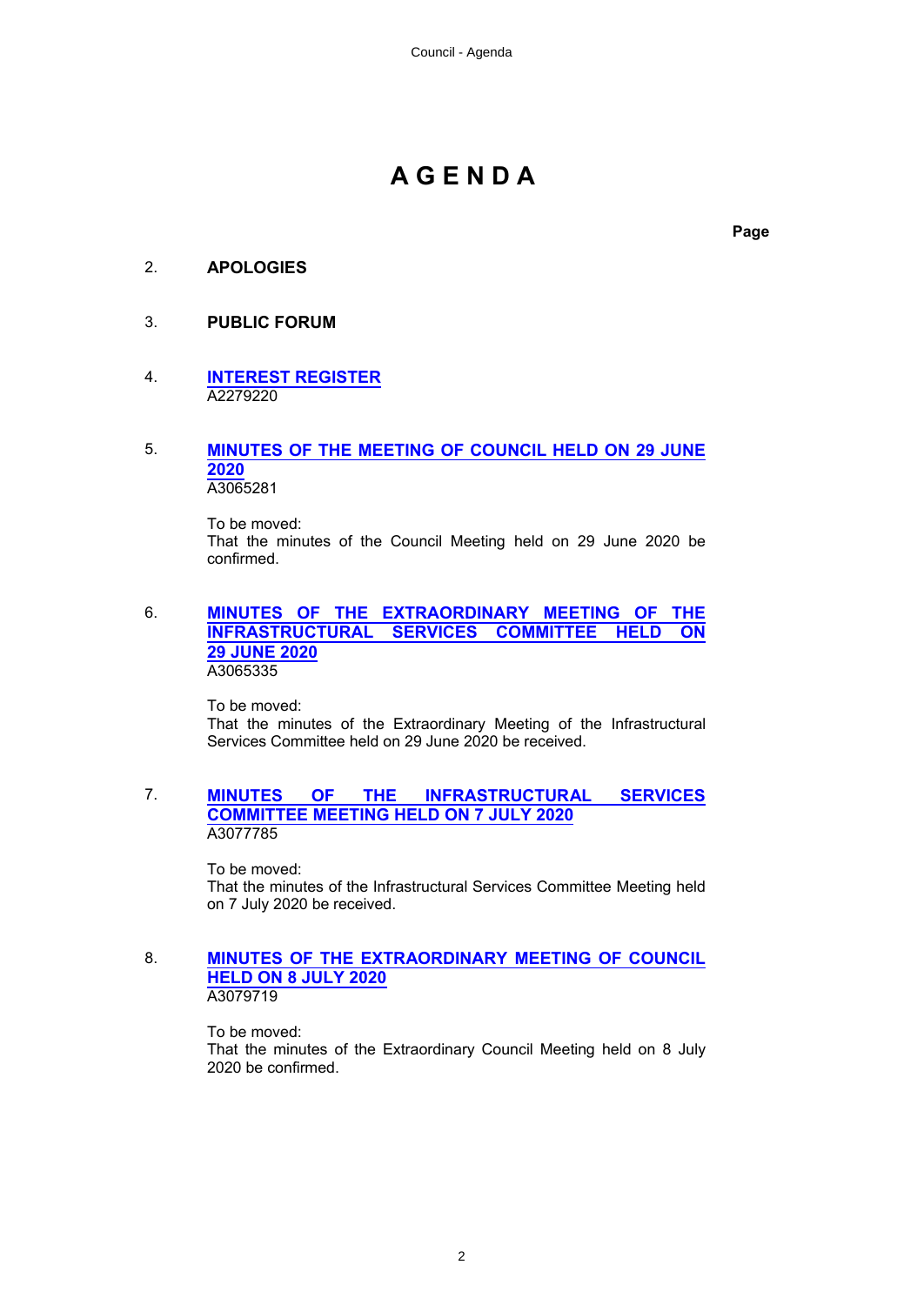# 9. **[MINUTES OF THE EXTRAORDINARY MEETING OF COUNCIL](#page-26-0) [HELD ON 14 JULY 2020](#page-26-0)** A3086209

To be moved:

That the minutes of the Extraordinary Council Meeting held on 14 July 2020 be confirmed.

# 10. **[MINUTES OF THE PERFORMANCE, POLICY AND](#page-28-0) [PARTNERSHIPS COMMITTEE MEETING HELD ON 14 JULY](#page-28-0) [2020](#page-28-0)** A3086204

To be moved: That the minutes of the Performance, Policy and Partnerships Committee Meeting held on 14 July 2020 be received.

#### 11. **[MAYOR'S REPORT](#page-32-0)** A3093303

# 12. **URGENT BUSINESS**

# 13. **PUBLIC EXCLUDED SESSION**

Moved, seconded that the public be excluded from the following parts of the proceedings of this meeting; namely

- *(a) Confirming of Minutes of the Public Excluded Session of Council held on 29 June 2020.*
- *(b) Receiving of the Extraordinary Minutes of the Public Excluded Session of the Infrastructural Services Committee held on 29 June 2020.*
- *(c) Receiving of Minutes of the Public Excluded Session of the Infrastructural Services Committee held on 7 July 2020.*
- *(d) Confirming of the Extraordinary Minutes of the Public Excluded Session of Council held on 8 July 2020.*
- *(e) Confirming of the Extraordinary Minutes of the Public Excluded Session of Council held on 14 July 2020.*

The general subject of each matter to be considered while the public is excluded, the reason for passing this resolution in relation to each matter, and the specific grounds under Section 48(1) of the Local Government Official Information and Meetings Act 1987 for the passing of this resolution are as follows: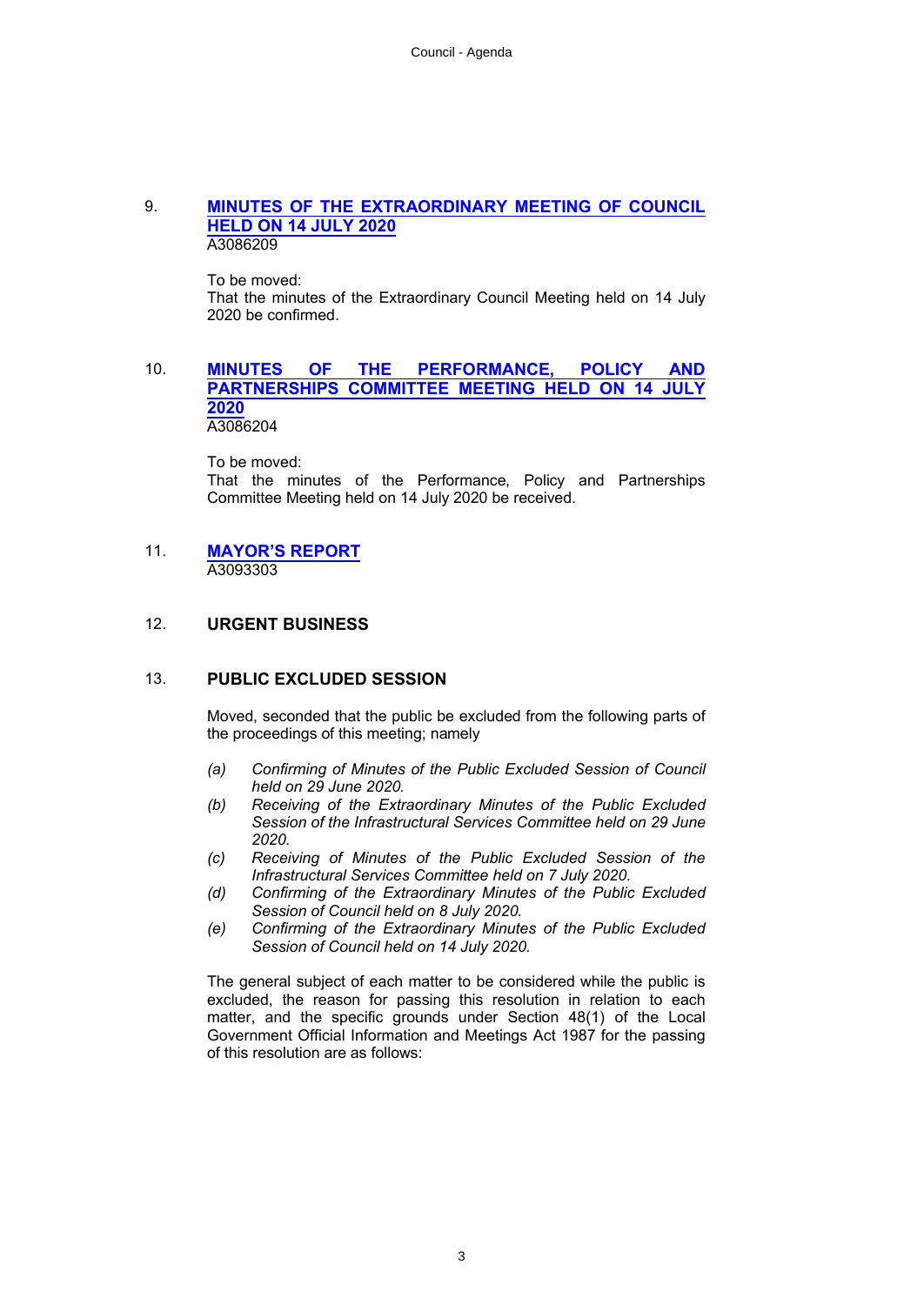|     | General subject of each<br>matter to be considered                                                                    | Reason for passing this<br>resolution in relation to<br>each matter                                                                                                                                           | Ground(s)<br>under<br>Section 48(1) for the<br>this<br>passing<br>Οf<br>resolution                                                                                                                           |
|-----|-----------------------------------------------------------------------------------------------------------------------|---------------------------------------------------------------------------------------------------------------------------------------------------------------------------------------------------------------|--------------------------------------------------------------------------------------------------------------------------------------------------------------------------------------------------------------|
| (a) | Confirming<br>οf<br>Minutes - Council<br>29 June 2020                                                                 | Section 7(2)(i)<br>Enable any local authority<br>holding the information to<br>carry on, without prejudice<br>disadvantage,<br>or<br>negotiations<br>(including<br>commercial and industrial<br>negotiations) | Section 48(1)(a)<br>That the public<br>conduct of this item<br>would be likely to<br>result in the disclosure<br>of information for<br>which good reason for<br>withholding would<br>exist under Section 7   |
| (b) | of<br>Receiving<br>Extraordinary<br><b>Minutes</b><br>Infrastructural<br>Services 29 June<br>2020                     | Section 7(2)(i)<br>Enable any local authority<br>holding the information to<br>carry on, without prejudice<br>disadvantage,<br>or<br>negotiations<br>(including<br>commercial and industrial<br>negotiations) | Section 48(1)(a)<br>That the public<br>conduct of this item<br>would be likely to<br>result in the disclosure<br>of information for<br>which good reason for<br>withholding would<br>exist under Section 7   |
| (c) | οf<br>Receiving<br><b>Minutes</b><br>Infrastructural<br>Services<br>7<br>July<br>2020                                 | Section 7(2)(i)<br>Enable any local authority<br>holding the information to<br>carry on, without prejudice<br>disadvantage,<br>or<br>negotiations<br>(including<br>commercial and industrial<br>negotiations) | Section 48(1)(a)<br>That the public<br>conduct of this item<br>would be likely to<br>result in the disclosure<br>of information for<br>which good reason for<br>withholding would<br>exist under Section 7   |
| (d) | o <sub>f</sub><br>Confirming<br>Extraordinary<br><b>Minutes</b><br>Council<br>$\overline{\phantom{0}}$<br>8 July 2020 | Section 7(2)(i)<br>Enable any local authority<br>holding the information to<br>carry on, without prejudice<br>disadvantage,<br>or<br>(including<br>negotiations<br>commercial and industrial<br>negotiations) | Section $48(1)(a)$<br>That the public<br>conduct of this item<br>would be likely to<br>result in the disclosure<br>of information for<br>which good reason for<br>withholding would<br>exist under Section 7 |
| (e) | οf<br>Confirming<br>Extraordinary<br>Minutes - 14<br>July<br>2020                                                     | Section 7(2)(i)<br>Enable any local authority<br>holding the information to<br>carry on, without prejudice<br>disadvantage,<br>or<br>(including<br>negotiations<br>commercial and industrial<br>negotiations) | Section $48(1)(a)$<br>That the public<br>conduct of this item<br>would be likely to<br>result in the disclosure<br>of information for<br>which good reason for<br>withholding would<br>exist under Section 7 |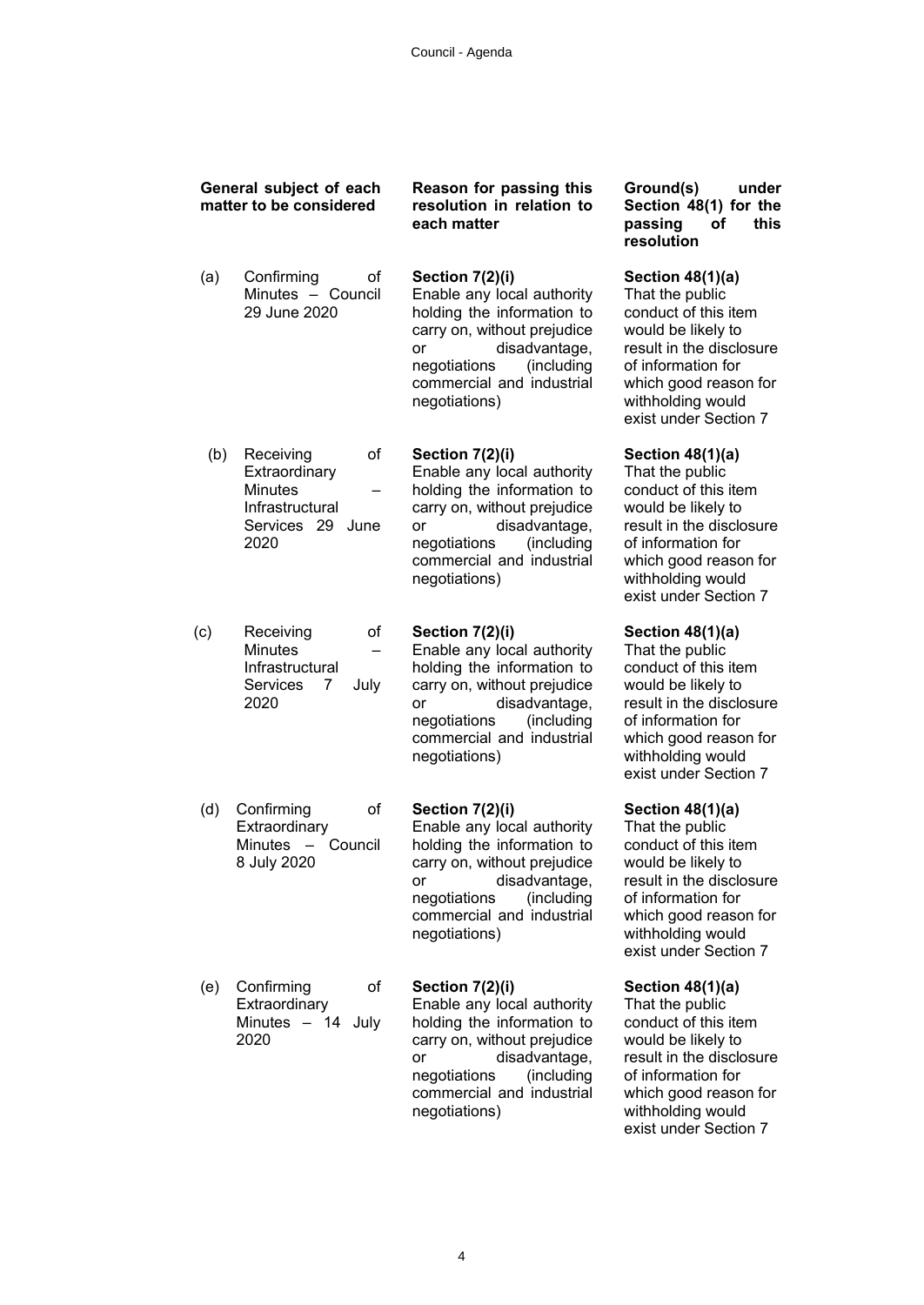# **INVERCARGILL CITY COUNCIL ELECTED MEMBERS**

# **INTEREST REGISTER**

A2279220

<span id="page-4-0"></span>

| <b>ELECTED MEMBERS</b>       |                                   |                                 |                 |
|------------------------------|-----------------------------------|---------------------------------|-----------------|
| <b>NAME</b>                  | <b>ENTITY</b>                     |                                 | <b>PROPERTY</b> |
| <b>RONALD LINDSAY ABBOTT</b> | <b>Invercargill City Council</b>  | Councillor                      |                 |
|                              | Kiwi-Pie Radio 88FM Invercargill  | Director / Broadcaster          |                 |
| <b>REBECCA RAE AMUNDSEN</b>  | Invercargill City Council         | Councillor                      |                 |
|                              | Arch Draught Ltd                  | Director                        |                 |
|                              | <b>BP Orr Ltd</b>                 | Director                        |                 |
|                              | Task Ltd                          | Director                        |                 |
|                              | Arts Murihiku                     | Trustee                         |                 |
|                              | Dan Davin Literary Foundation     | Trustee/Chair                   |                 |
|                              | Heritage South                    | Contractor                      |                 |
|                              | <b>Glengarry Community Action</b> | Events Co-ordinator (Volunteer) |                 |
|                              | Group                             |                                 |                 |
|                              | <b>SMAG Board</b>                 | <b>Council Representative</b>   |                 |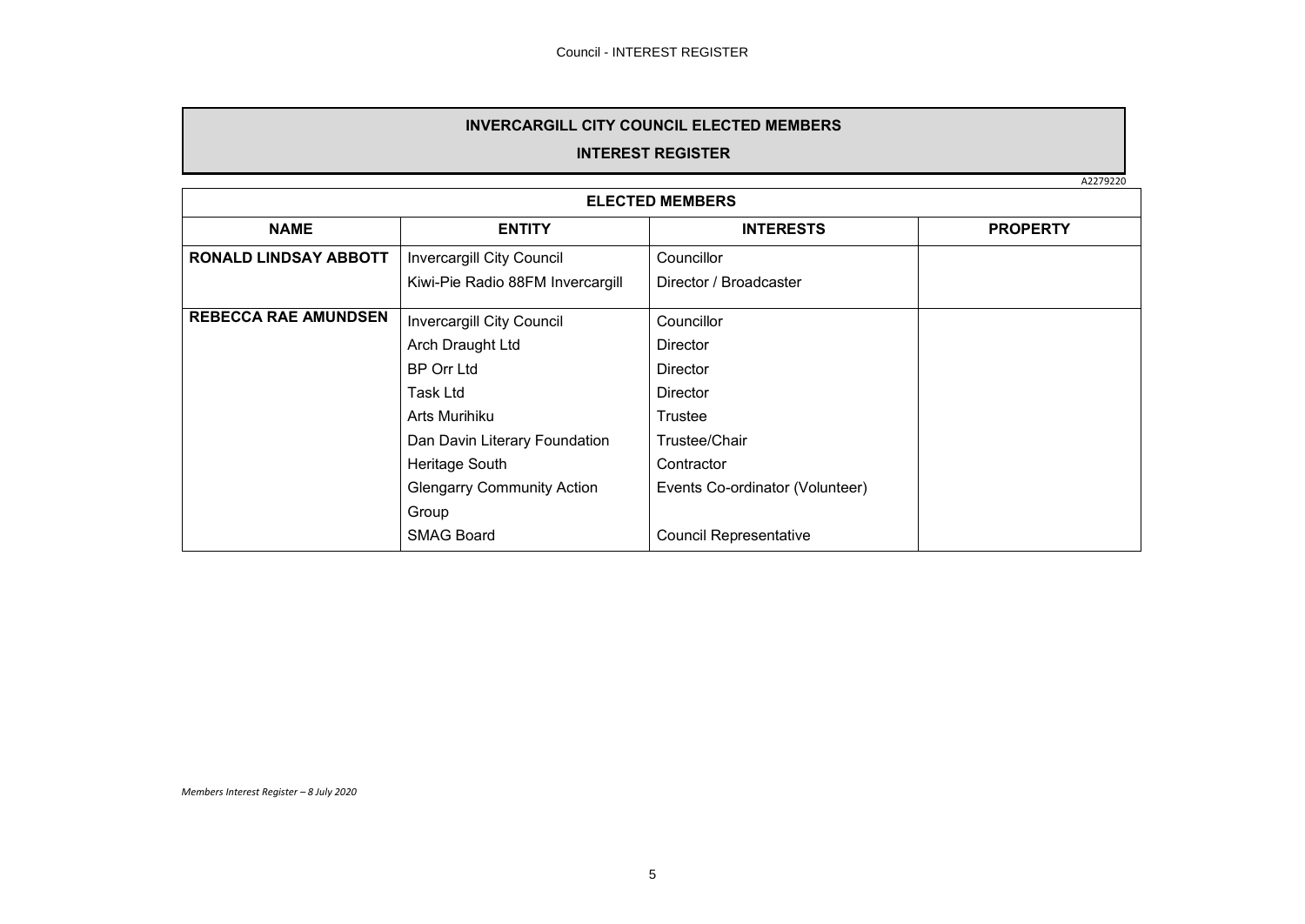| <b>INVERCARGILL CITY COUNCIL ELECTED MEMBERS</b> |                                  |                                  |          |  |  |
|--------------------------------------------------|----------------------------------|----------------------------------|----------|--|--|
|                                                  | <b>INTEREST REGISTER</b>         |                                  |          |  |  |
|                                                  |                                  |                                  | A2279220 |  |  |
| <b>ALLAN JAMES ARNOLD</b>                        | Invercargill City Council        | Councillor                       |          |  |  |
|                                                  | Ziff's Café Bar Ltd              | <b>Executive Director</b>        |          |  |  |
|                                                  | <b>Buster Crabb Ltd</b>          | <b>Executive Director</b>        |          |  |  |
|                                                  | Ziff's HR Ltd                    | <b>Executive Director</b>        |          |  |  |
|                                                  | Ziff's Trust                     | Trustee Administrator            |          |  |  |
| Southland Aero Club                              |                                  | Member                           |          |  |  |
| Invercargill Club                                |                                  | Member                           |          |  |  |
|                                                  | <b>Invercargill East Rotary</b>  | Member                           |          |  |  |
| <b>TONI MARIE BIDDLE</b>                         | Invercargill City Council        | Councillor                       |          |  |  |
|                                                  | Southland Museum and Art Gallery | Trustee                          |          |  |  |
|                                                  | <b>Trust Board</b>               |                                  |          |  |  |
|                                                  | McIntyre and Dick                | Husband (Kris MacLellan) - Chief |          |  |  |
|                                                  |                                  | <b>Executive Officer</b>         |          |  |  |
| <b>WILLIAM STUART CLARK</b>                      | Invercargill City Council        | Councillor                       |          |  |  |
|                                                  | Invercargill Ratepayers Advocacy | Member                           |          |  |  |
|                                                  | Group                            |                                  |          |  |  |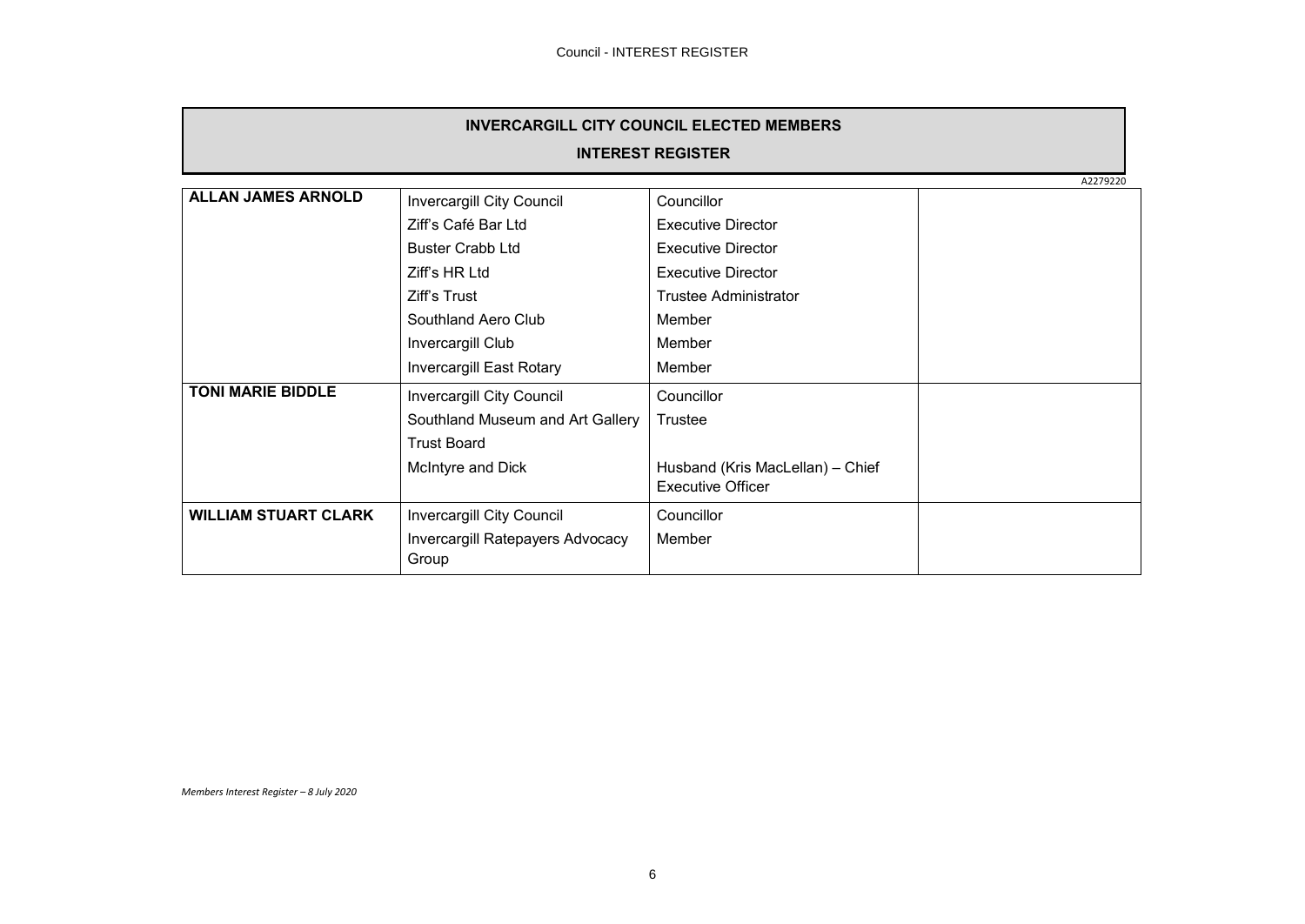| <b>INVERCARGILL CITY COUNCIL ELECTED MEMBERS</b> |
|--------------------------------------------------|
|                                                  |

**INTEREST REGISTER**

|                           |                                           |                                | A2279220           |
|---------------------------|-------------------------------------------|--------------------------------|--------------------|
| ALEX HOLLY CRACKETT       | Invercargill City Council                 | Councillor                     | <b>High Street</b> |
|                           | <b>Ride Southland</b>                     | Chair                          | Invercargill       |
|                           | Southland Youth Futures Advisory<br>Board | Chair                          |                    |
|                           | Sport Southland                           | Trustee                        |                    |
|                           | <b>McIntyre Dick</b>                      | <b>Marketing Manager</b>       |                    |
| PETER WARREN KETT         | Invercargill City Council                 | Councillor                     |                    |
|                           | Age Concern Southland                     | <b>Board Member</b>            |                    |
|                           | Kite Investments Limited                  | <b>Director</b>                |                    |
|                           | Invercargill Harness Racing Club          | Vice President and Life Member |                    |
|                           | Board Member Ascot Consortium             | Member                         |                    |
| <b>GRAHAM DAVID LEWIS</b> | Invercargill City Council                 | Councillor                     |                    |
|                           | Bluff 2024 Rejuvenation                   | Officer                        |                    |
|                           | Hospice Southland                         | Trustee                        |                    |
|                           | <b>City Centre Heritage Steering</b>      | Member                         |                    |
|                           | Group                                     |                                |                    |
|                           | Southland Regional Heritage Trust         | Member                         |                    |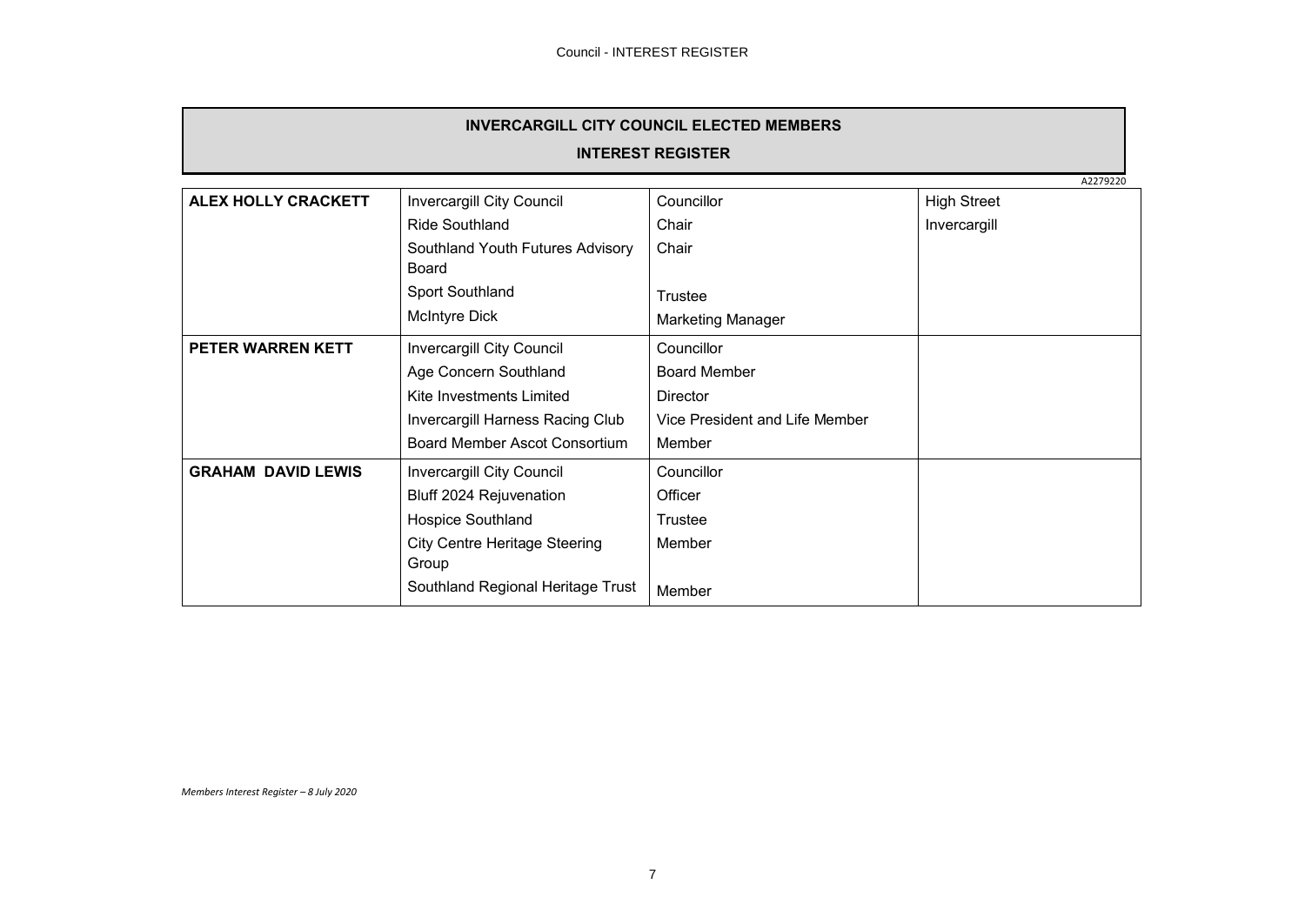# **INVERCARGILL CITY COUNCIL ELECTED MEMBERS**

# **INTEREST REGISTER**

A2279220

| <b>DARREN JAMES LUDLOW</b> | Invercargill City Council            | Councillor                        | 770 Queens Drive   |
|----------------------------|--------------------------------------|-----------------------------------|--------------------|
|                            | Radio Southland                      | Manager                           | Invercargill       |
|                            | <b>Healthy Families Invercargill</b> | <b>Board Member</b>               |                    |
|                            | Murihiku Maori Wardens               | <b>Board Member</b>               |                    |
|                            | Southland Community Law Centre       | <b>Board Member</b>               |                    |
|                            | <b>Thrive Community Trust</b>        | Trustee                           |                    |
|                            | <b>Environment Southland</b>         | Lyndal Ludlow (wife) - Councillor |                    |
| <b>IAN REAY POTTINGER</b>  | Invercargill City Council            | Councillor                        | 171 Terrace Street |
|                            | Southland Electronics Limited        | <b>Director</b>                   | Invercargill 9810  |
|                            | Santa Parade Organiser               | Alice Pottinger (Wife)            |                    |
| <b>TIMOTHY RICHARD</b>     | Invercargill City Council            | Mayor                             |                    |
| <b>SHADBOLT</b>            | Kiwi Speakers Limited                | Director                          |                    |
|                            | SIT Ambassador                       | Member                            |                    |
| <b>NIGEL DEAN SKELT</b>    | Invercargill City Council            | Councillor                        |                    |
|                            | <b>Badminton New Zealand</b>         | <b>Board Member</b>               |                    |
|                            | <b>Badminton Oceania</b>             | <b>Vice President</b>             |                    |
|                            | <b>Badminton World Federation</b>    | Council Member (Chair of          |                    |
|                            |                                      | Communications and Media)         |                    |
|                            | ILT Stadium Southland                | General Manager                   |                    |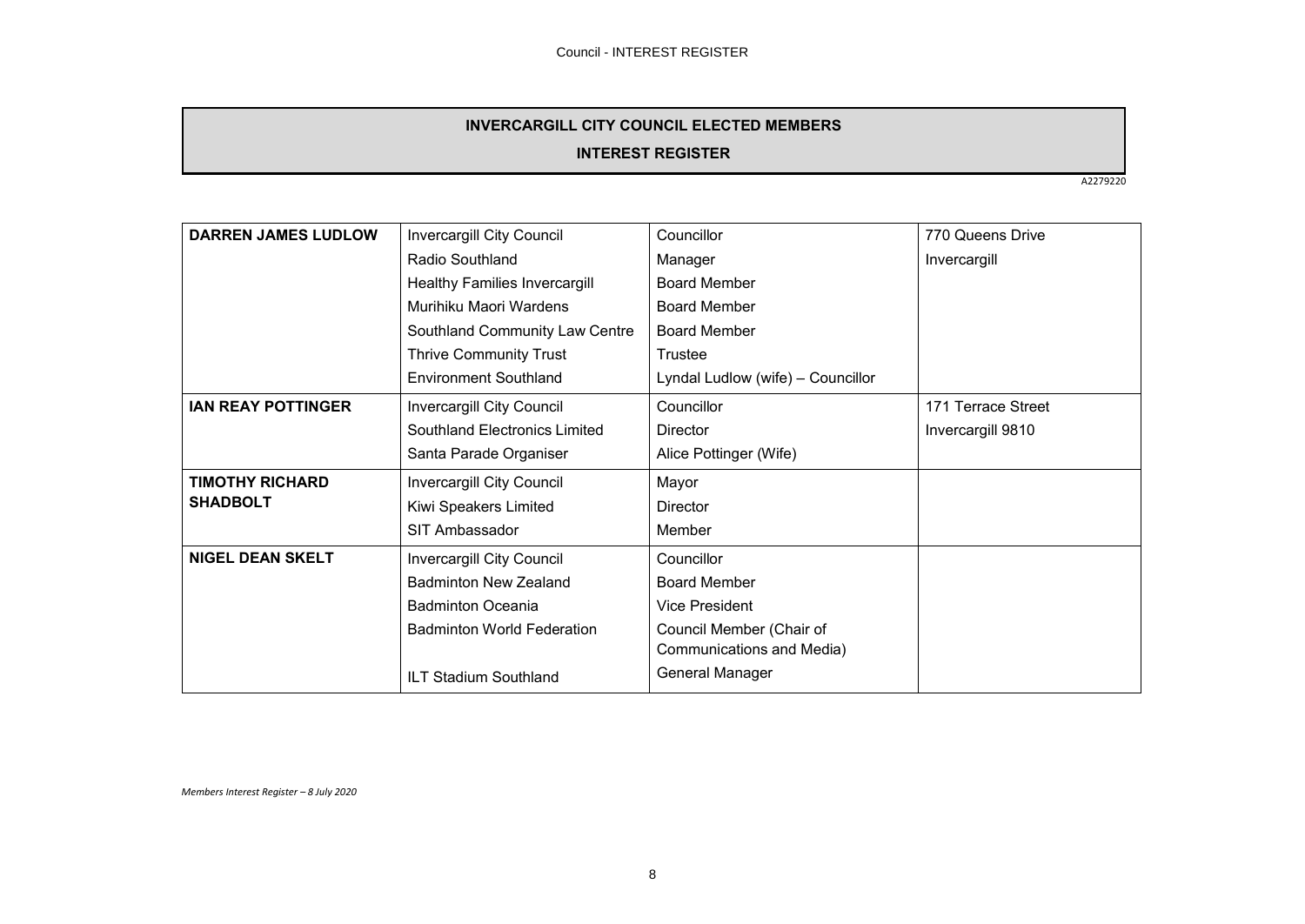| <b>INVERCARGILL CITY COUNCIL ELECTED MEMBERS</b> |                                        |                       |                    |          |  |
|--------------------------------------------------|----------------------------------------|-----------------------|--------------------|----------|--|
| <b>INTEREST REGISTER</b>                         |                                        |                       |                    |          |  |
|                                                  |                                        |                       |                    | A2279220 |  |
| <b>LESLEY FRANCES SOPER</b>                      | <b>Invercargill City Council</b>       | Councillor            | 137 Morton Street  |          |  |
|                                                  | <b>Breathing Space Southland Trust</b> | Chair                 | <b>Strathern</b>   |          |  |
| (Emergency Housing)                              |                                        | <b>Director</b>       | Invercargill       |          |  |
|                                                  | Omaui Tracks Trust                     | Secretary / Treasurer | 24 Margaret Street |          |  |
|                                                  | National Council of Women (NCW)        | Member                | Glengarry          |          |  |
|                                                  | Citizens Advice Bureau                 | <b>Board Member</b>   | Invercargill       |          |  |
|                                                  | Southland ACC Advocacy Trust           | Employee              |                    |          |  |
|                                                  | Southern District Health Board         | Member                |                    |          |  |
|                                                  | Southland Warm Homes Trust             | Member                |                    |          |  |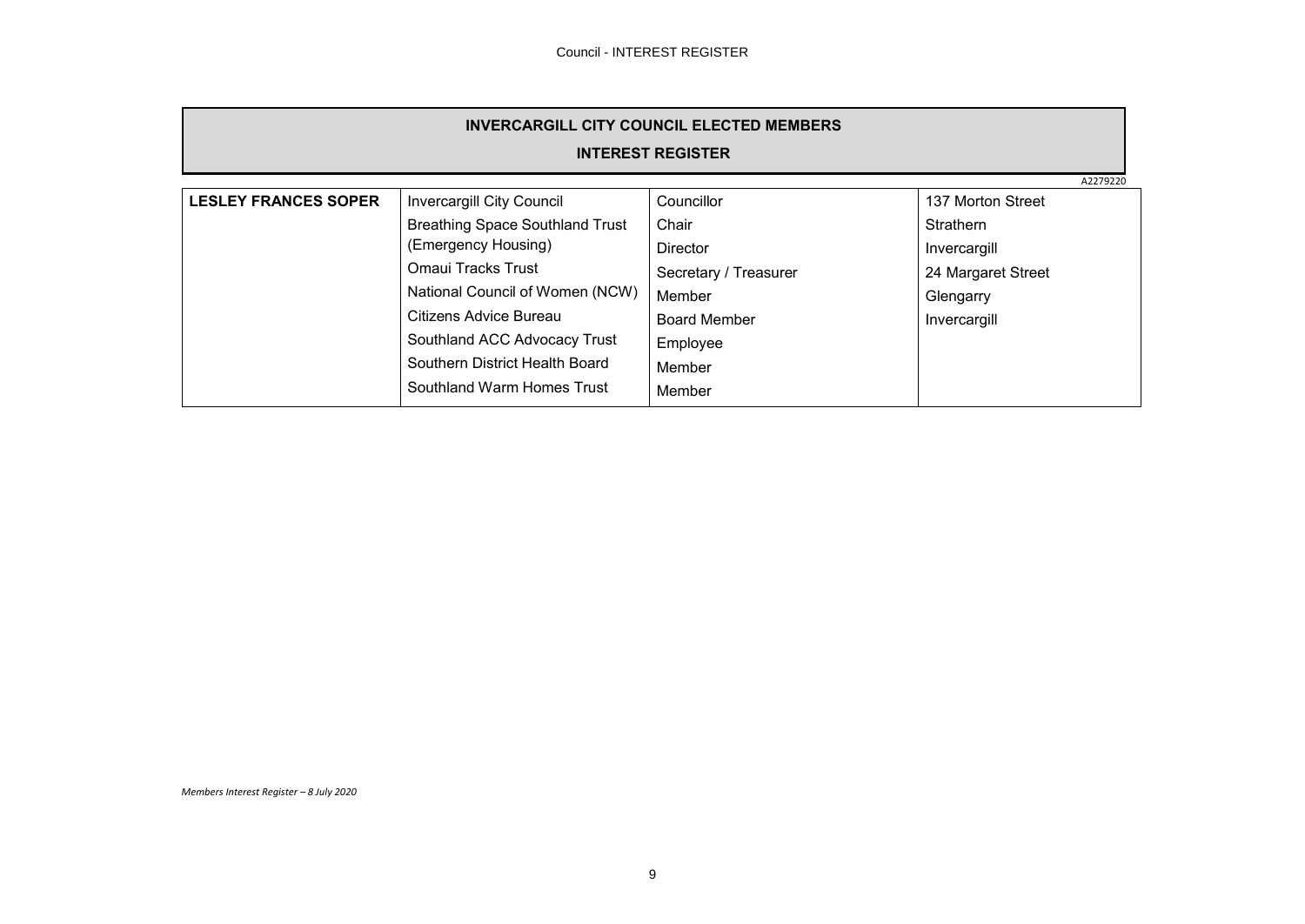# **INVERCARGILL CITY COUNCIL ELECTED MEMBERS**

# **INTEREST REGISTER**

A2279220

| <b>EXECUTIVE STAFF</b>  |                                                                             |                                                                                                                    |  |  |  |
|-------------------------|-----------------------------------------------------------------------------|--------------------------------------------------------------------------------------------------------------------|--|--|--|
| <b>NAME</b>             | <b>INTERESTS</b><br><b>ENTITY</b>                                           |                                                                                                                    |  |  |  |
| <b>CLARE HADLEY</b>     | <b>Invercargill City Council</b><br><b>Hadley Family Trust</b>              | <b>Chief Executive</b><br>Trustee                                                                                  |  |  |  |
| <b>CAMERON MCINTOSH</b> | <b>Invercargill City Council</b>                                            | Group Manager - Works and Services                                                                                 |  |  |  |
| <b>DAVID FOSTER</b>     | <b>Invercargill City Council</b>                                            | Acting Group Manager - Finance and<br><b>Corporate Services</b><br>Executive Director Foster and<br>Associates Ltd |  |  |  |
| <b>DARREN EDWARDS</b>   | <b>Invercargill City Council</b>                                            | Group Manager - Environmental and<br><b>Planning Services</b>                                                      |  |  |  |
| <b>JANE PARFITT</b>     | <b>Invercargill City Council</b><br>Dementia Canterbury Charitable<br>Trust | Interim Group Manager -<br>Infrastructure<br><b>Board Member</b>                                                   |  |  |  |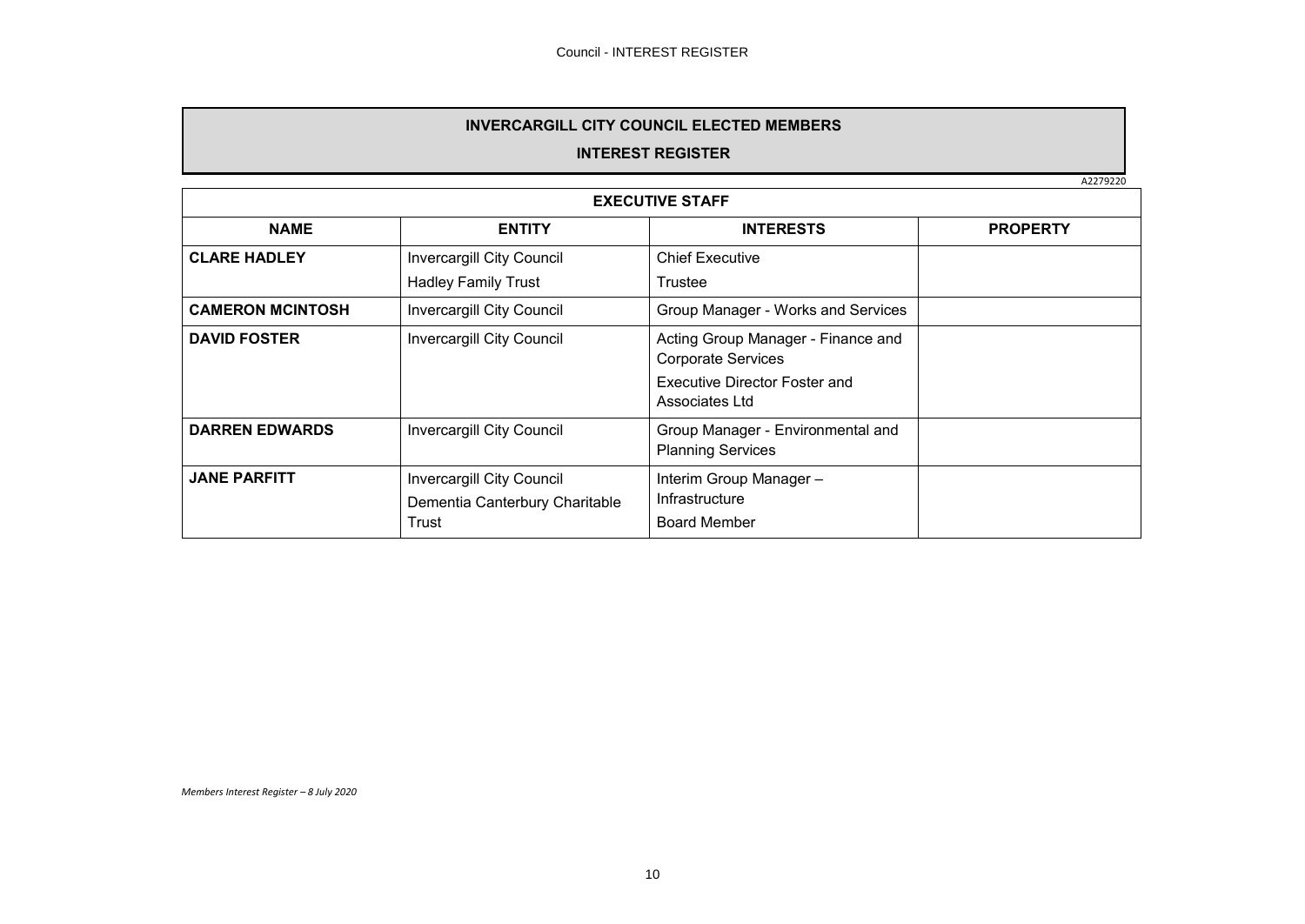# <span id="page-10-0"></span>**MINUTES OF THE MEETING OF THE INVERCARGILL CITY COUNCIL HELD IN THE COUNCIL CHAMBER, FIRST FLOOR, CIVIC ADMINISTRATION BUILDING, 101 ESK STREET, INVERCARGILL, ON MONDAY 29 JUNE 2020 AT 3.00 PM**

- **PRESENT:** Sir T R Shadbolt, KNZM JP Cr T M Biddle (Deputy Mayor) Cr R L Abbott (via Zoom) Cr R R Amundsen Cr A J Arnold Cr W S Clark Cr A H Crackett Cr P W Kett Cr G D Lewis Cr D J Ludlow Cr I R Pottinger Cr N D Skelt Cr L F Soper
- **IN ATTENDANCE:** Mrs C Hadley Chief Executive Mr D Edwards – Group Manager – Environmental and Planning Mrs J Parfitt – Interim Group Manager – Infrastructure Mr A Cameron – General Manager Invercargill City Holdings Limited Ms J Conway – Manager Governance and Administration Ms R Suter – Manager Strategy and Policy Ms H McLeod – Interim Team Leader – Communication Services Ms L Kuresa – Governance Officer

# 2. **NOTICE OF LATE ITEM**

Moved Cr Biddle, seconded Cr Lewis and **RESOLVED** that the late report, "Deputy Mayor Report to Council" be accepted as a late item.

#### 3. **APOLOGIES**

Cr D J Ludlow for lateness.

Moved Cr Soper, seconded Cr Biddle and **RESOLVED** that the apology be accepted.

# 4. **PUBLIC FORUM**

Nil.

#### 5. **INTEREST REGISTER** A2279220

Nil.

# **Note:** Cr Kett joined the meeting at 4.02 pm.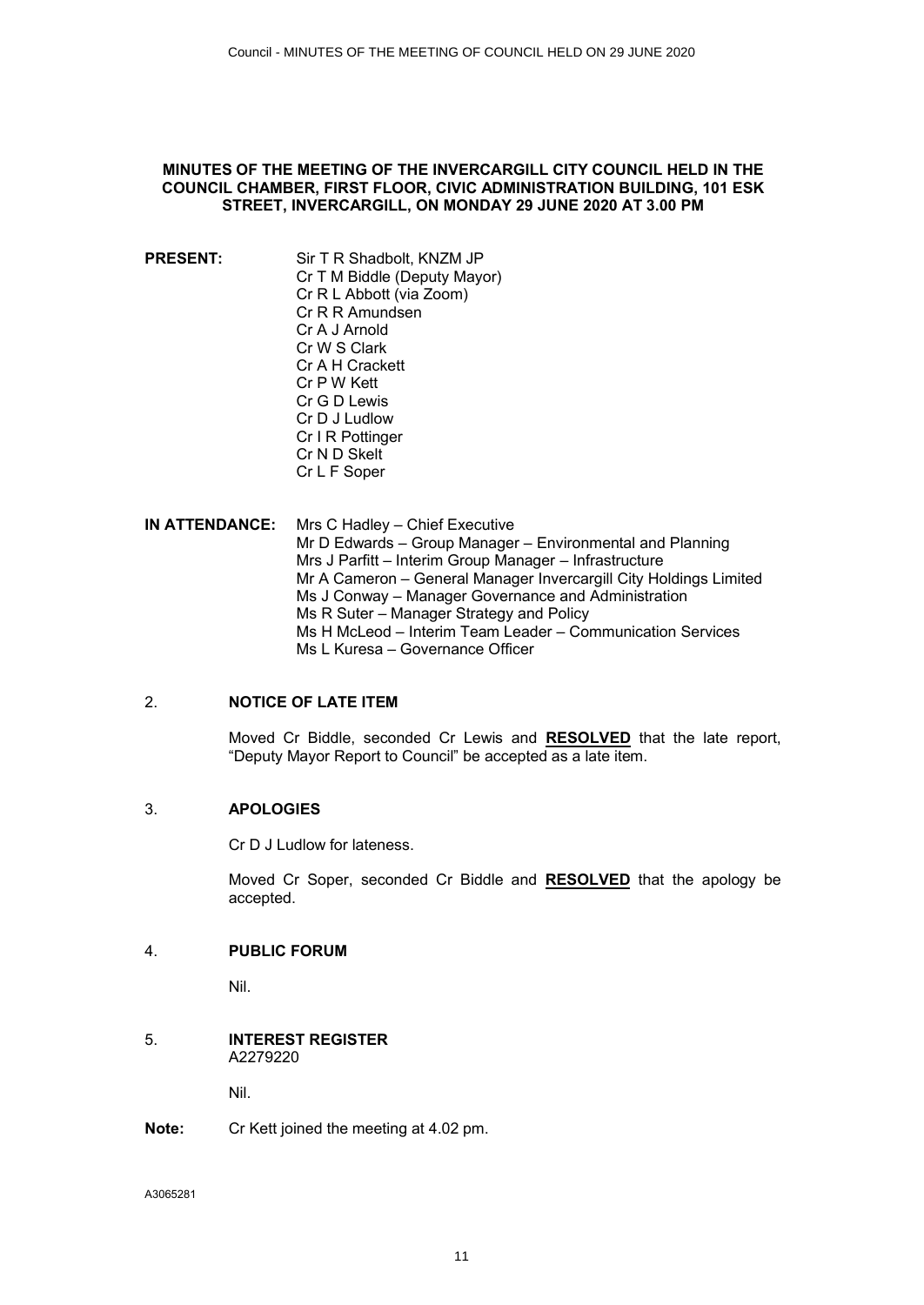#### 6. **MINUTES OF THE MEETING OF COUNCIL HELD ON 3 MARCH 2020** A2940873

Moved Cr Soper, seconded Cr Crackett and **RESOLVED** that the minutes be confirmed.

#### 7. **MINUTES OF THE MEETING OF COUNCIL HELD ON 9 JUNE 2020** A3036247

Moved Cr Lewis, seconded Cr Soper and **RESOLVED** that the minutes be confirmed.

#### 8. **MINUTES OF THE MEETING OF THE INFRASTRUCTURAL SERVICES COMMITTEE HELD ON 15 JUNE 2020** A3045713

Moved Cr Pottinger, seconded Cr Crackett and **RESOLVED** that the minutes be received.

# 9. **MINUTES OF THE MEETING OF THE COUNCIL HELD ON 17 JUNE 2020** A3049437

Moved Cr Lewis, seconded Cr Soper and **RESOLVED** that the minutes be confirmed.

#### 10. **MINUTES OF THE MEETING OF THE BLUFF COMMUNITY BOARD HELD ON 22 JUNE 2020** A3056035

Moved Cr Arnold, seconded Cr Soper and **RESOLVED** that the minutes be received.

#### 11. **MINUTES OF THE MEETING OF THE PERFORMANCE, POLICY AND PARTNERSHIPS COMMITTEE HELD ON 22 JUNE 2020** A3056260

Moved Cr Amundsen, seconded Cr Biddle and **RESOLVED** that the minutes be received.

**Note**: Cr Ludlow joined the meeting at 3.05 pm.

#### 12. **MINUTES OF THE RISK AND ASSURANCE COMMITTEE HELD ON 23 JUNE 2020** A3056273

Moved Cr Biddle, seconded Cr Pottinger and **RESOLVED** that the minutes be received.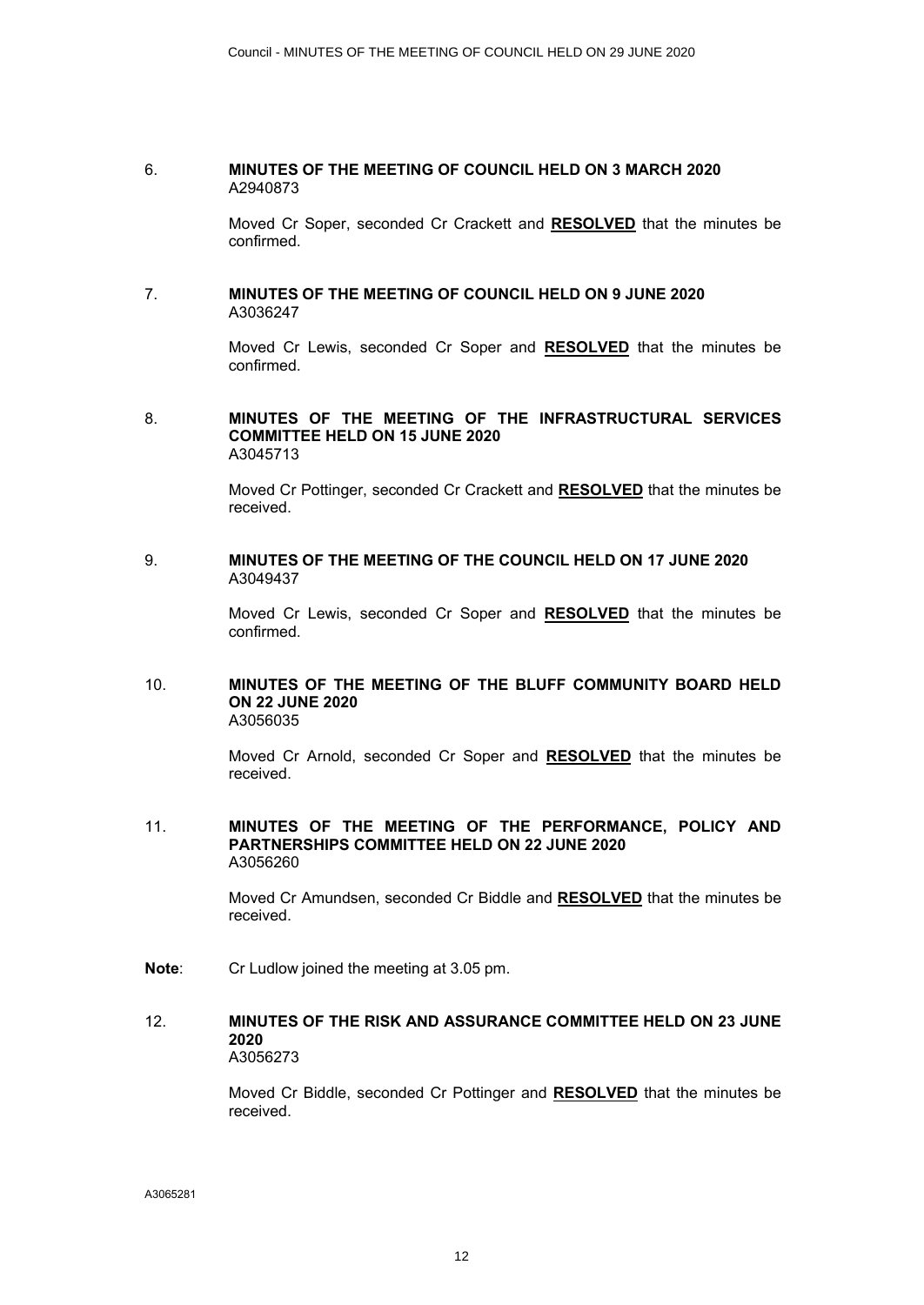Mrs Hadley said it was discussed at the Committee meeting that Council would need a report to consider all of the factors outlined in the recommendation and suggested that Council recommends to seek a report on these matters for Council's decision making.

Moved Cr Biddle, seconded Cr Soper that:

- 1. Council approach Iwi to provide a representative on the Committee; and
- 2. Council consider broader representation on all committees; and
- 3. That this position be remunerated.

The question was asked as to when the report would be brought to Council and it was clarified that it would be brought to the August Council meeting.

With the permission of the mover and seconder, the recommendation now read:

- 1. Council approach Iwi to provide a representative on the Committee; and
- 2. Council consider broader representation on all committees; and
- 3. That this position be remunerated; and
- 4. That a report be sought on this matter.

The motion, now being put, was **RESOLVED** in the **affirmative.**

# 12. **MINUTES OF THE MEETING OF THE COUNCIL HELD ON 23 JUNE 2020**  A3057961

Moved Cr Amundsen, seconded Cr Lewis and **RESOLVED** that the minutes be confirmed.

# 13. **DECISION ON CITY BLOCK**

A3041603

Ms Suter took the meeting through the recommendations.

Councillors sought clarity as to why Council was not going towards being a CCO and it was agreed that Council needed to go into public excluded session on the basis of commercial negotiations to confirm Councillors understanding on this matter.

Moved Cr Biddle, seconded Cr Abbott and **RESOLVED** that Council moves into Public Excluded Session at 3.34 pm.

| General subject of<br>each matter to be<br>considered |                        |    | for<br><b>Reason</b><br>passing<br>resolution<br>this<br><u>in</u><br>relation to each matter                                                                                  | Ground(s)<br>under<br>the<br>Section 48(1)<br>for<br>this<br>passing<br>οf<br>resolution                                                                                                                     |
|-------------------------------------------------------|------------------------|----|--------------------------------------------------------------------------------------------------------------------------------------------------------------------------------|--------------------------------------------------------------------------------------------------------------------------------------------------------------------------------------------------------------|
| (a)                                                   | Decision<br>City Block | on | Section $7(2)(h)$<br>Enable<br>local<br>any<br>the<br>authority<br>holding<br>information to carry on,<br>prejudice<br>without<br>or<br>disadvantage,<br>commercial activities | Section $48(1)(a)$<br>That the public<br>conduct of this item<br>would be likely to<br>result in the disclosure<br>of information for<br>which good reason for<br>withholding would<br>exist under Section 7 |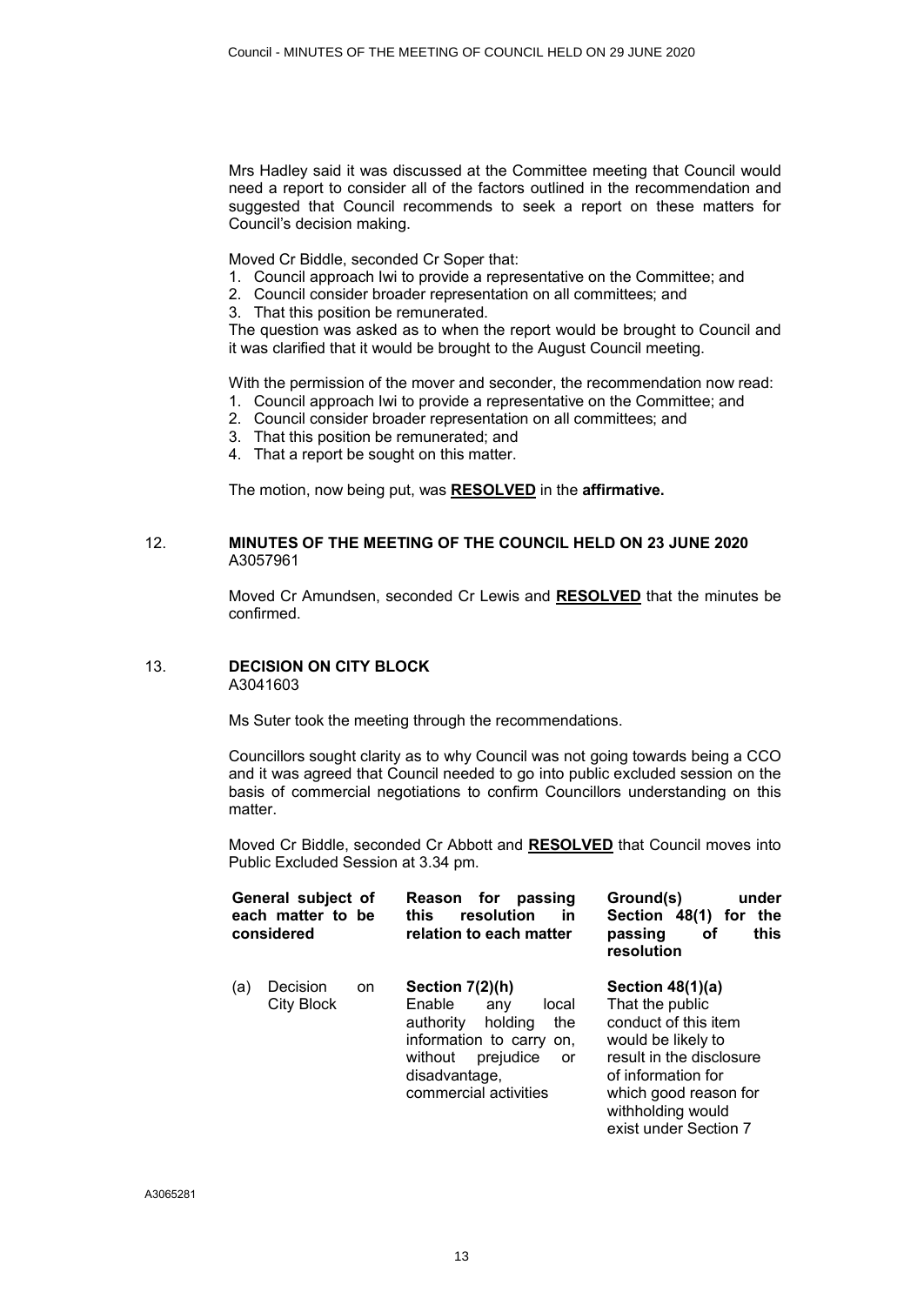**Note:** The meeting moved back into public meeting at 4.00 pm.

Moved Cr Crackett, seconded Cr Soper and **RESOLVED** that the meeting moves back into Public Excluded Session to continue discussions on this matter, at 4.05 pm.

**Note:** The meeting moved back into public meeting at 4.25 pm.

Moved Cr Ludlow, seconded Cr Soper and **RESOLVED** that Council:

- 1. Receive the report, "Decision on City Block; and
- 2. Determine that the community wellbeing outcomes outweigh the risk in investing in the proposal; and
- 3. Determine to invest a total of \$46 million in City Block incorporating:
	- a. The initial \$20 million investment and \$5 million for contingency
	- b. A repurpose of the \$5 million initially allocated for design changes
	- c. An additional \$16 million investment.
- 4. Notes that in the circumstances that Central Government invests directly to ICL in the City Block project through the Shovel Ready Fund Council will invest a lower amount; and
- 5. Determines to advise ICHL of Council's preference that, unless the Council has received funds for investment in the City Block from the Shovel Ready Fund, the investment in ICL be:
	- a. Treated as equity, on an equal standing with all other shareholders;
	- b. That each share held by Council will rank equally with all other shares in the event that there are dividends paid and/or sale of the shares.
- 6. On the basis of the recommendations above, delegates authority to the Chief Executive to purchase \$21 million worth of additional shares in ICHL.
- 7. This approval gives authority to the Chief Executive and Deputy Chair of ICHL to enter into binding agreements on behalf of Council.
- 8. All matters to be reported to Council once completed.

#### 14. **LATE ITEM – DEPUTY MAYOR REPORT TO COUNCIL** A3074485

Cr Biddle took the meeting through the report.

Moved Cr Biddle, seconded Cr Ludlow and **RESOLVED** that the report be received.

# 15. **MAYOR'S REPORT**

A3059047

Moved Cr Biddle, seconded Cr Pottinger and **RESOLVED** that the report be received.

# 16. **URGENT BUSINESS**

Nil.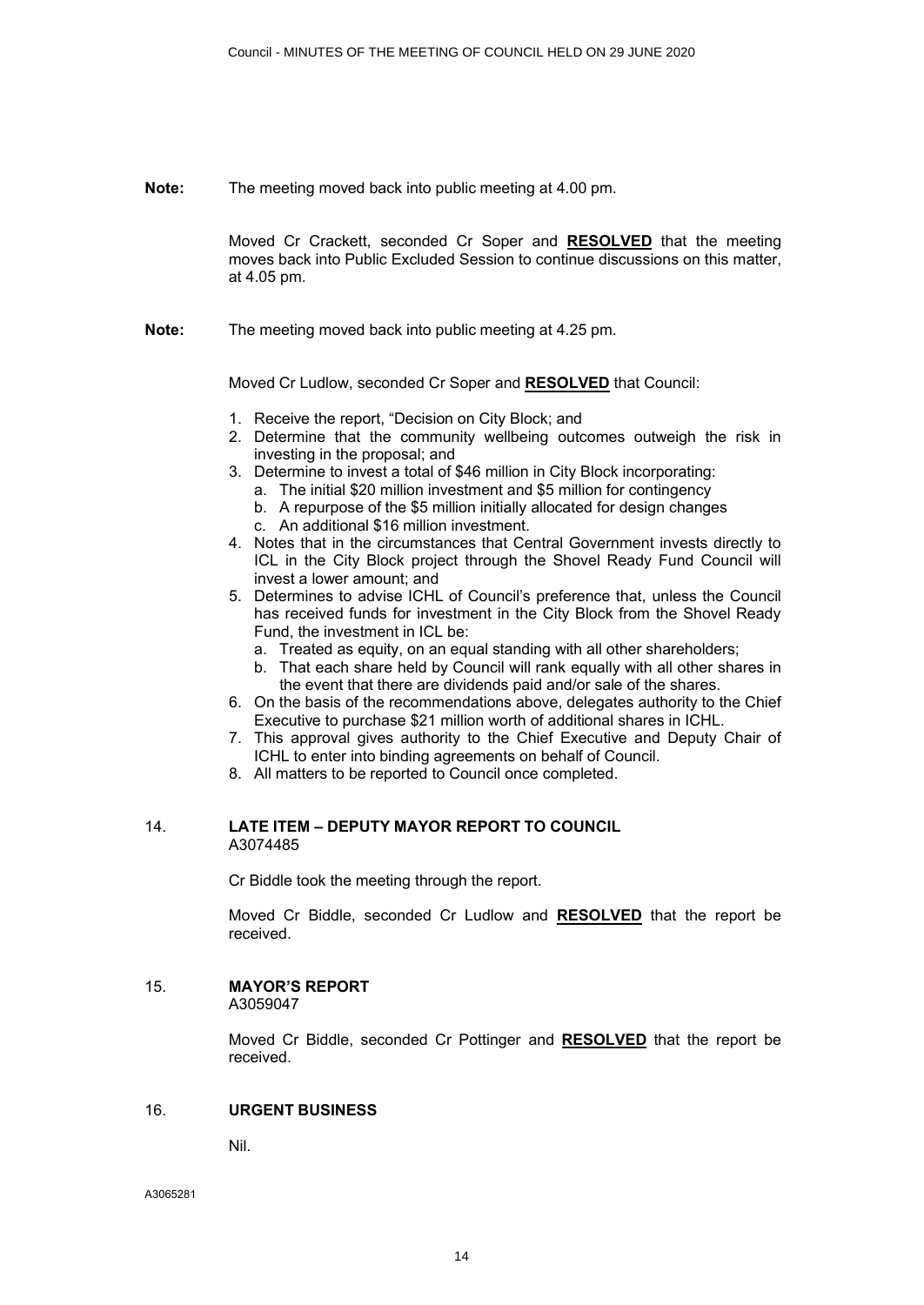#### 17. **COUNCIL IN PUBLIC EXCLUDED SESSION**

Moved Cr Pottinger, seconded Cr Biddle and **RESOLVED** that the public be excluded from the following parts of the proceedings of this meeting, with the exception of Director, Sue Wells & Associates, namely:

- *(a) Confirming of Minutes of the Public Excluded Session of Council 3 March 2020.*
- *(b) Receiving of Minutes of the Public Excluded Session of Council 9 June 2020.*
- *(c) Receiving of Minutes of the Public Excluded Session Infrastructural Services Committee - 15 June 2020.*
- *(d) Confirming of Minutes of the Public Excluded Session of Council 23 June 2020.*
- *(e) Receiving of Minutes of the Public Excluded Session of Risk and Assurance Committee – 23 June 2020.*

The general subject of each matter to be considered while the public is excluded, the reason for passing this resolution in relation to each matter, and the specific grounds under Section 48(1) of the Local Government Official Information and Meetings Act 1987 for the passing of this resolution are as follows:

| General subject of<br>each matter to be<br>considered |                                                                                         | Reason<br>for<br>passing<br>resolution<br>in<br>this<br>relation to each matter                                                                                                     | under<br>Ground(s)<br>Section 48(1) for the<br>this<br>passing<br>οf<br>resolution                                                                                                                         |
|-------------------------------------------------------|-----------------------------------------------------------------------------------------|-------------------------------------------------------------------------------------------------------------------------------------------------------------------------------------|------------------------------------------------------------------------------------------------------------------------------------------------------------------------------------------------------------|
| (a)                                                   | Confirming<br>οf<br><b>Minutes</b><br>Council<br>3 March 2020                           | Section 7(2)(h)<br>Enable<br>any<br>local<br>authority<br>holding<br>the<br>information to carry on,<br>without<br>prejudice<br><b>or</b><br>disadvantage,<br>commercial activities | Section 48(1)(a)<br>That the public<br>conduct of this item<br>would be likely to<br>result in the disclosure<br>of information for<br>which good reason for<br>withholding would<br>exist under Section 7 |
| (b)                                                   | Confirming<br>οf<br><b>Minutes</b><br>Council 9 June<br>2020                            | Section 7(2)(h)<br>Enable<br>local<br>any<br>holding<br>the<br>authority<br>information to carry<br>on,<br>without<br>prejudice<br>or<br>disadvantage,<br>commercial activities     | Section 48(1)(a)<br>That the public<br>conduct of this item<br>would be likely to<br>result in the disclosure<br>of information for<br>which good reason for<br>withholding would<br>exist under Section 7 |
| (c)                                                   | Receiving<br>οf<br><b>Minutes</b><br>Infrastructural<br><b>Services</b><br>15 June 2020 | Section 7(2)(h)<br>Enable<br>any<br>local<br>authority<br>holding<br>the<br>information to carry on,<br>without<br>prejudice<br>or<br>disadvantage,<br>commercial activities        | Section $48(1)(a)$<br>That the public<br>conduct of this item<br>would be likely to<br>result in the disclosure<br>of information for<br>which good reason for<br>withholding would                        |

exist under Section 7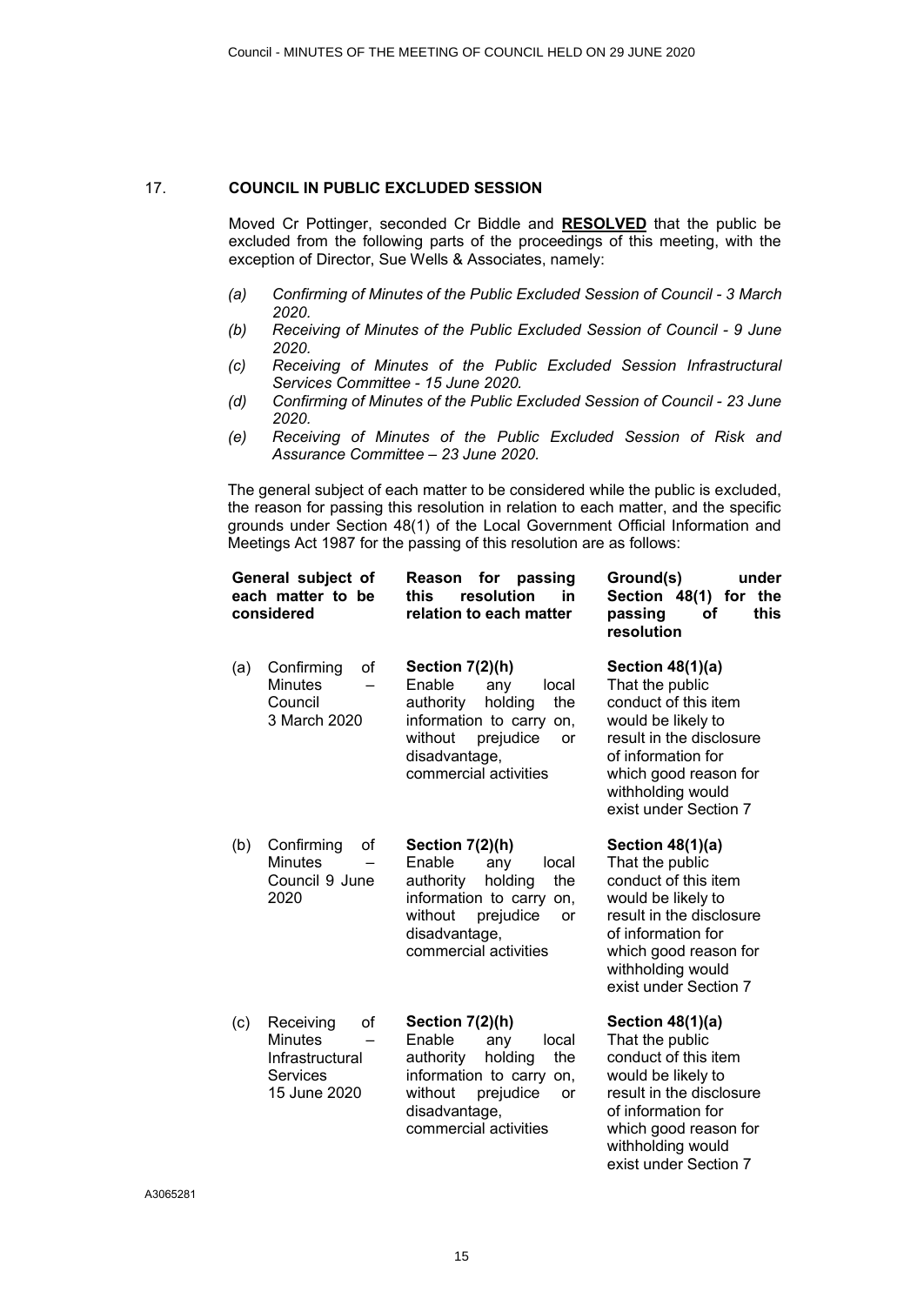| (d) | οf<br>Confirming<br><b>Minutes</b><br>Council<br>23 June 2020      | Section 7(2)(h)<br>Enable<br>local<br>any<br>authority<br>holding<br>the<br>information to carry on,<br>prejudice<br>without<br><b>or</b><br>disadvantage,<br>commercial activities | Section 48(1)(a)<br>That the public<br>conduct of this item<br>would be likely to<br>result in the disclosure<br>of information for<br>which good reason for<br>withholding would<br>exist under Section 7   |
|-----|--------------------------------------------------------------------|-------------------------------------------------------------------------------------------------------------------------------------------------------------------------------------|--------------------------------------------------------------------------------------------------------------------------------------------------------------------------------------------------------------|
| (e) | Receiving<br>οf<br>Minutes – Risk<br>and Assurance<br>23 June 2020 | Section 7(2)(h)<br>Enable<br>local<br>any<br>the<br>authority<br>holding<br>information to carry<br>on.<br>without<br>prejudice<br>or<br>disadvantage,<br>commercial activities     | Section $48(1)(a)$<br>That the public<br>conduct of this item<br>would be likely to<br>result in the disclosure<br>of information for<br>which good reason for<br>withholding would<br>exist under Section 7 |

There being no further business, the meeting finished at 4.45 pm.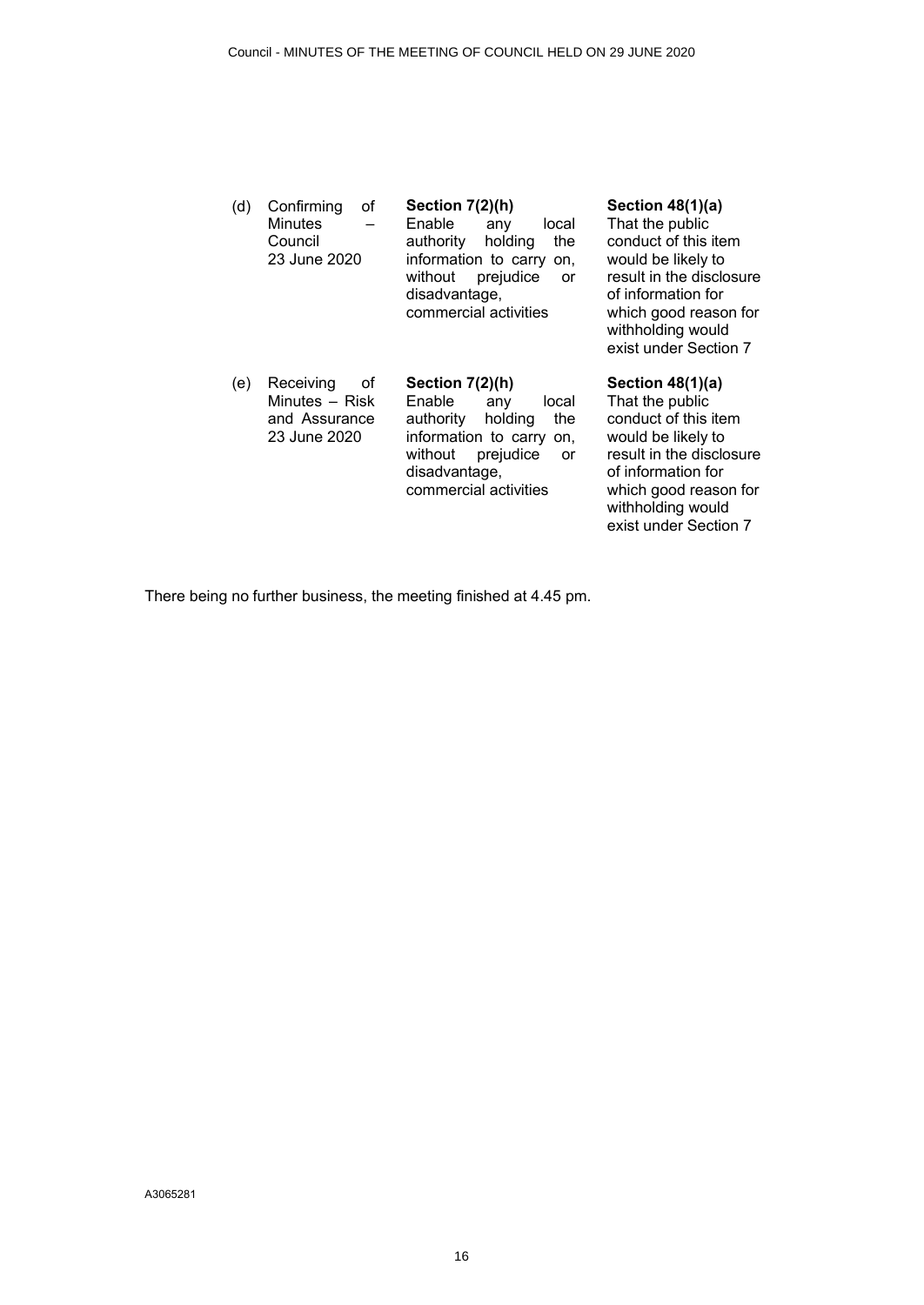#### <span id="page-16-0"></span>**MINUTES OF THE EXTRAORDINARY MEETING OF THE INFRASTRUCTURAL SERVICES COMMITTEE HELD IN THE COUNCIL CHAMBER, FIRST FLOOR, CIVIC ADMINISTRATION BUILDING, 101 ESK STREET, INVERCARGILL ON MONDAY 29 JUNE AT 4.00 PM**

- **PRESENT:** Cr I R Pottinger (Chair) Cr A H Crackett (Deputy Chair) Sir T R Shadbolt, KNZM JP Cr R L Abbott Cr R R Amundsen Cr A J Arnold Cr T M Biddle Cr W S Clark Cr P W Kett Cr G D Lewis Cr D J Ludlow Cr N D Skelt Cr L F Soper
- **IN ATTENDANCE:** Mr D Edwards Group Manager Environmental and Planning Mrs J Parfitt – Interim Group Manager – Infrastructure Mr D Foster – Interim Group Manager – Finance and Corporate Services (via Zoom) Ms J Conway – Manager Governance and Administration Ms H McLeod – Interim Team Leader – Communication Services Ms L Kuresa – Governance Officer
- **Note:** The meeting was opened at 4.02 pm.

Moved Cr Pottinger, seconded Cr Crackett and **RESOLVED** that the meeting be adjourned at 4.03 pm.

Moved Cr Pottinger, seconded Cr Soper and **RESOLVED** that the meeting resume at 4.46 pm.

# 2. **APOLOGIES**

Nil.

# 3. **INTEREST REGISTER**

Nil.

# 4. **PUBLIC EXCLUDED SESSION**

Moved Cr Pottinger, seconded Cr Crackett and **RESOLVED** that the public be excluded from the following parts of the proceedings of this meeting, with the exception of Mr Ross Jackson to report on the Recyclables Services Contract item and Mrs Sue Wells, Standing Orders and Meetings process expert, namely: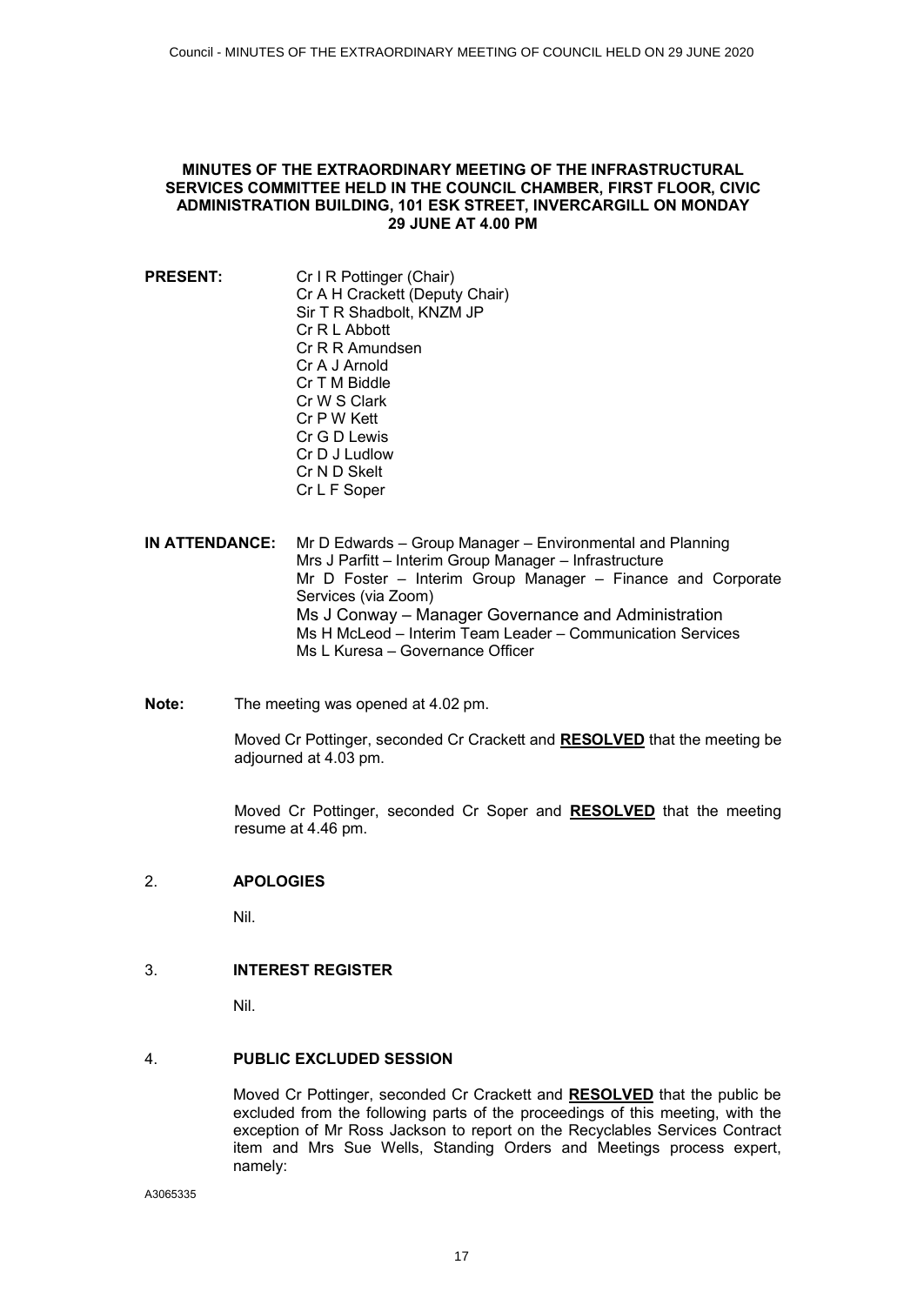- *(a) Recyclables Services Contract.*
- *(b) Central City Governance Framework.*

The general subject of each matter to be considered while the public is excluded, the reason for passing this resolution in relation to each matter, and the specific grounds under Section 48(1) of the Local Government Official Information and Meetings Act 1987 for the passing of this resolution are as follows:

| General subject of<br>each matter to be<br>considered | for<br>passing<br>Reason<br>resolution<br>this<br>in<br>relation to each matter                                                                                                 | under<br>Ground(s)<br>the<br>Section 48(1) for<br>this<br>passing<br>οf<br>resolution                                                                                                                      |
|-------------------------------------------------------|---------------------------------------------------------------------------------------------------------------------------------------------------------------------------------|------------------------------------------------------------------------------------------------------------------------------------------------------------------------------------------------------------|
| Recyclables<br>(a)<br><b>Services</b><br>Contract     | Section 7(2)(h)<br>Enable<br>local<br>any<br>authority<br>holding<br>the<br>information to carry<br>on.<br>without<br>prejudice<br>or<br>disadvantage,<br>commercial activities | Section 48(1)(a)<br>That the public<br>conduct of this item<br>would be likely to<br>result in the disclosure<br>of information for<br>which good reason for<br>withholding would<br>exist under Section 7 |
| City<br>Central<br>(b)<br>Governance<br>Framework     | Section 7(2)(h)<br>Enable<br>local<br>any<br>the<br>authority<br>holding<br>information to carry<br>on.<br>without<br>prejudice<br>or<br>disadvantage,<br>commercial activities | Section 48(1)(a)<br>That the public<br>conduct of this item<br>would be likely to<br>result in the disclosure<br>of information for<br>which good reason for<br>withholding would<br>exist under Section 7 |

**Note:** The meeting moved back into public meeting at 5.28 pm.

# 5. **MAJOR LATE ITEM – WASTE MANAGEMENT AND ADMINISTRATION PLAN REVIEW**

Mrs Parfitt took the meeting through the report.

Moved Cr Ludlow, seconded Cr Soper and **RESOLVED** that:

- 1. The report "Waste Management and Minimisation Plan Review" be received, and
- 2. Adopts the Waste Advisory Group's recommendation to adopt the Southland Waste Assessment 2020 subject to approval from the Medical Officer of Health; and
- 3. Adopts the Waste Advisory Group's recommendation to amend the Southland Waste Management and Minimisation Plan.

There being no further business, the meeting finished at 5.31 pm.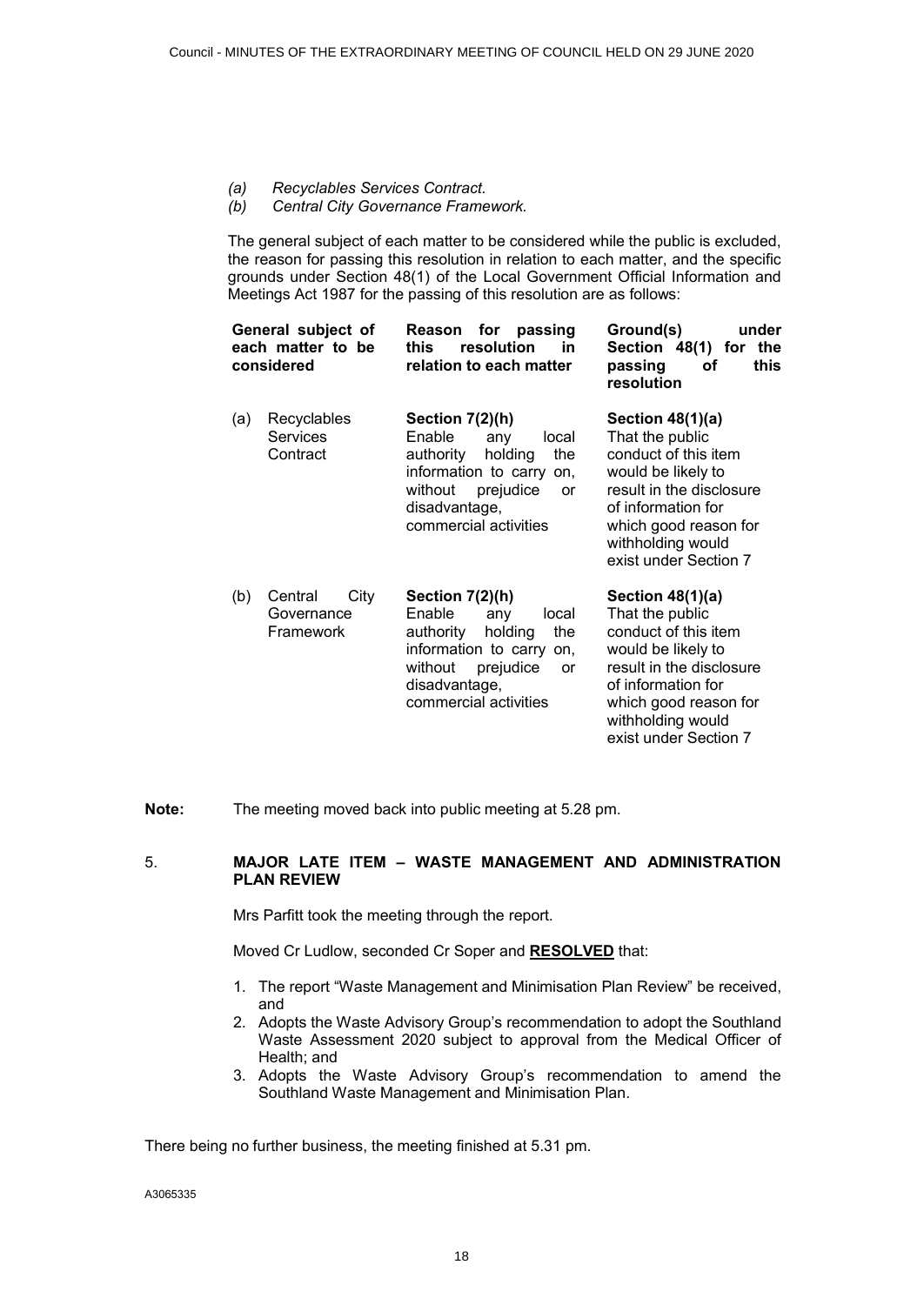# <span id="page-18-0"></span>**MINUTES OF A MEETING OF THE INFRASTRUCTURAL SERVICES COMMITTEE HELD IN THE COUNCIL CHAMBER, FIRST FLOOR, CIVIC ADMINISTRATION BUILDING, 101 ESK STREET, INVERCARGILL ON TUESDAY 7 JULY 2020 AT 3.00 PM**

| <b>PRESENT:</b> | Cr I R Pottinger (Chair)       |
|-----------------|--------------------------------|
|                 | Cr A H Crackett (Deputy Chair) |
|                 | Sir T R Shadbolt, KNZM JP      |
|                 | Cr R L Abbott (via Zoom)       |
|                 | Cr R R Amundsen                |
|                 | Cr T M Biddle                  |
|                 | Cr W S Clark                   |
|                 | Cr P W Kett                    |
|                 | Cr G D Lewis (via Zoom)        |
|                 | Cr D J Ludlow                  |
|                 | Cr N D Skelt                   |
|                 | Cr L F Soper (via Zoom)        |
|                 |                                |

| <b>IN ATTENDANCE:</b> | Mrs G Henderson - Bluff Community Board                    |
|-----------------------|------------------------------------------------------------|
|                       | Mrs C Hadley - Chief Executive                             |
|                       | Mrs J Parfitt - Interim Group Manager - Infrastructure     |
|                       | Mr D Edwards – Group Manager – Environmental and Planning  |
|                       | <b>Services</b>                                            |
|                       | Mr P Thompson – Interim Group Manager – Community Services |
|                       | Ms J Conway – Manager Governance and Administration        |
|                       | Mr P Horner - Manager Building Assets                      |
|                       | Mr A Murray - Manager Water                                |
|                       | Mr C McAulay – Parks Operations Manager                    |
|                       | Ms M Frey - Interim Parks Manager                          |
|                       | Mr J Rees – Manager Engineering Services                   |
|                       | Ms R Suter – Manager Strategy and Policy                   |
|                       | Ms L McCoy - Manager Parks Planning                        |
|                       | Mrs H Guise – Council Land Advisor                         |
|                       | Ms H McLeod - Interim Team Leader - Communication Services |
|                       | Ms L Kuresa – Governance Officer                           |

# 2. **APOLOGIES**

Cr A J Arnold.

Moved Cr Kett, seconded Cr Abbott and **RESOLVED** that the apology be accepted.

# 3. **PUBLIC FORUM**

# 3.1 **Accessing the City**

Tracy Peters was in attendance to speak to this item.

Mrs Peters voiced her concerns that most disability parks were not safe for people in wheelchairs. The disability parks needed to be 7 metres for a mobility vehicle to be able to get in, open the door and get out safely, but on a lot of occasions she could not get the car door open because of the car next door to hers.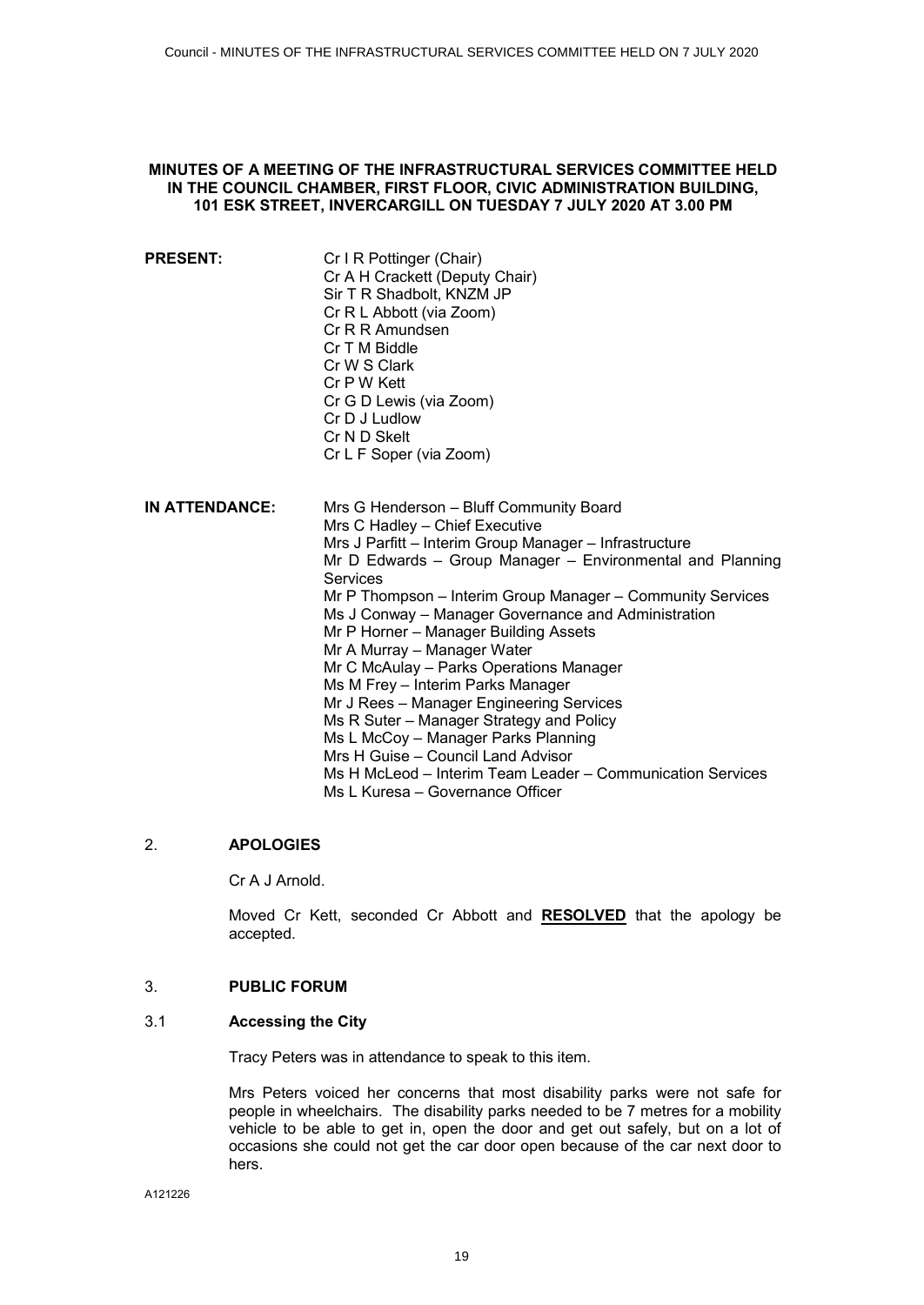The footpaths were dangerous and on one occasion, she nearly flipped her manual wheelchair trying to get across the footpath because the angles were too steep. She said the footpath needed to use the universal standard of blending the concrete to get a smooth and safe transition for easy access. She had also been threatened with enforcement tickets because she had to use the cycleway, but she had no other option, as she could not get onto the footpath safely. She said that most of the disability parks in Invercargill were not safe and this could cause someone serious injuries.

Cr Pottinger thanked Mrs Peters for taking the time to present to the Committee on this important issue and requested that a report on the issues raised would be brought back as soon as possible to the Committee.

# 3.2 **Fish Project**

Alan Watson and Simon Mapp were in attendance to speak to this item. They took the meeting through a PowerPoint presentation, a copy of which is available from Secretarial Services.

Cr Pottinger thanked Mr Watson and Mr Mapp for taking the time to update the Committee on this matter.

#### 4. **INTEREST REGISTER**  A2279220

Nil.

#### 5. **MINUTES OF MEETING OF THE WASTENET ADVISORY GROUP HELD ON 25 JUNE 2020** A3056928

Moved Cr Crackett, seconded Cr Ludlow and **RESOLVED** that the minutes of the WasteNet Advisory Group held on 25 June be received.

#### 6. **MINUTES OF THE INFRASTRUCTURAL SERVICES COMMITTEE HELD ON 15 JUNE 2020** A3045713

Cr Pottinger acknowledged that there was an inquiry into these minutes, which Council was attending to.

Moved Cr Skelt, seconded Cr Amundsen that the minutes of the Infrastructural Services Committee held on 15 June 2020 be confirmed.

The question was asked as to why the discussions with regard to seeking legal advice on Item 5 was not outlined in the minutes, and it was explained that not all matters discussed at meetings needed to be recorded. There was a difference between the minutes that went to Council on 9 June and the minutes before the Committee, which was an administration error. The legal advice was sought and the minutes were able to be confirmed at this meeting.

The motion, now being put, was **RESOLVED** in the **affirmative.**

**Note:** Cr Clark voted against the motion.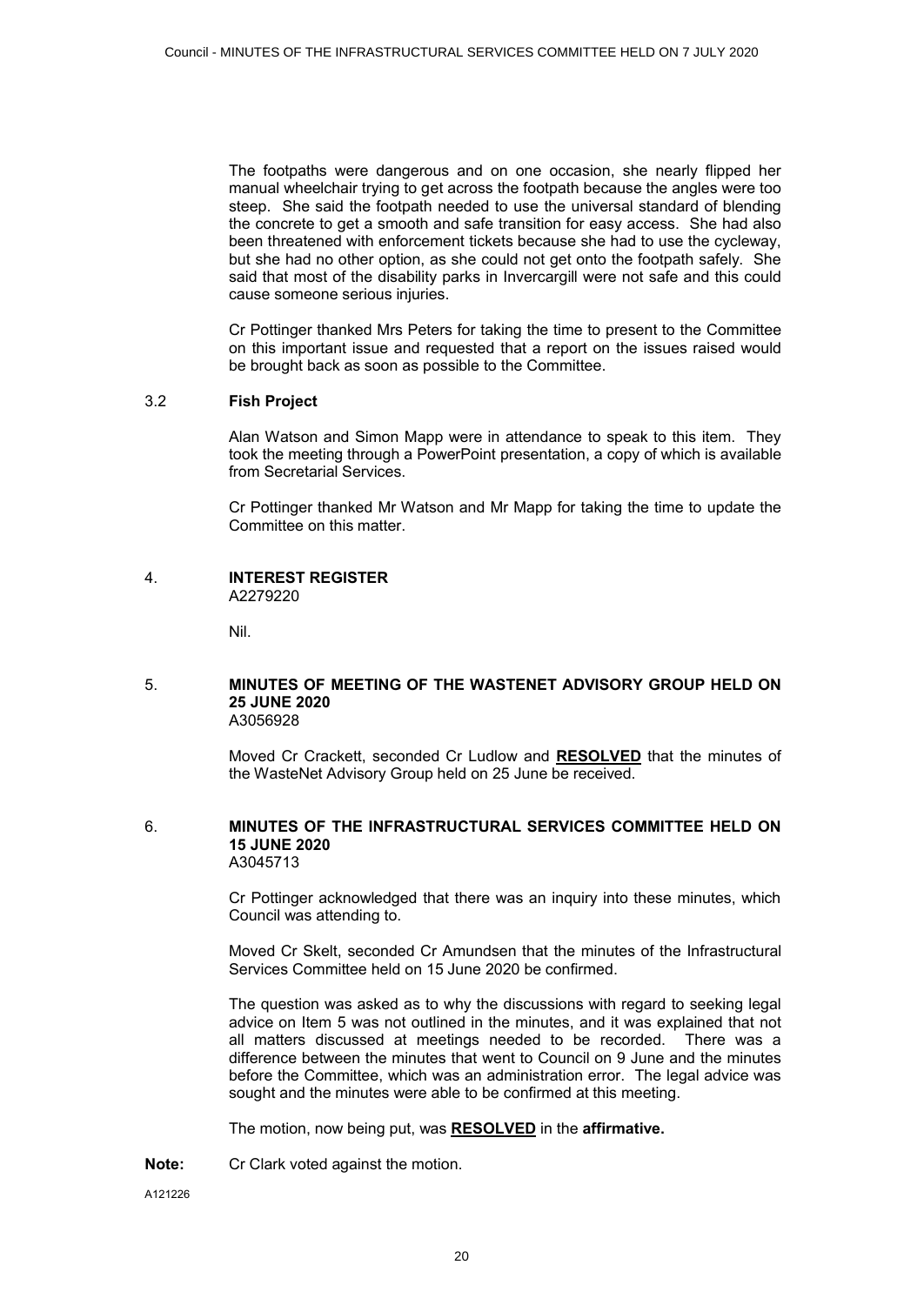#### 7. **MINUTES OF THE EXTRAORDINARY INFRASTRUCTURAL SERVICES COMMITTEE HELD ON 29 JUNE 2020** A3065335

Moved Cr Crackett, seconded Cr Skelt and **RESOLVED** that the minutes of the Extraordinary Infrastructural Services Committee held on 29 June 2020 be confirmed.

# 8. **FELDWICK GATES TREE REMOVAL AND LANDSCAPING PROJECT** A3019845

Mr McAulay took the meeting through the report.

Moved Cr Skelt, seconded Cr Biddle and **RESOLVED** that the Infrastructural Services Committee:

- 1. Receive the report "Feldwick Gates Tree Removal and Landscaping Project", and
- 2. Endorse the removal of trees south of the Feldwick Gates (three either side of the gates), associated landscape improvements to this area, and landscape improvements to the Herbert Street and Queens Drive entrances in general accordance with the plans presented to the Infrastructural Services Committee on 7 July 2020, to a cost of \$370,100.

# 9. **EMERGENCY WATER SUPPLY**

A3048239

Mr Murray took the meeting through the report.

Moved Cr Soper, seconded Cr Abbott and **RESOLVED** that the Infrastructural Services Committee:

- 1. Receive the report "Emergency Water Supply", and
- 2. Approve the commitment to proceed with investigations at Council's industrial estate in Awarua and in the Myers Street Reserve; and
- 3. Approve the management of the water account for the 2020/21 financial year to accommodate expenditure up to \$300,000 to undertake investigation into underground water resource for an emergency water supply; and
- 4. Will receive notification via the quarterly financial and performance reports should the \$300,000 cost for investigation into underground water resource for an emergency water supply prove to signal an over commitment in the 2020/21 water capital budget.

Mr Murray took the meeting through a verbal update on the Water Tower. He reported that after the resource consent was completed, it would take six months for the strengthening work to be undertaken. Best endeavours would be made to ensure the work was completed by February / March 2021.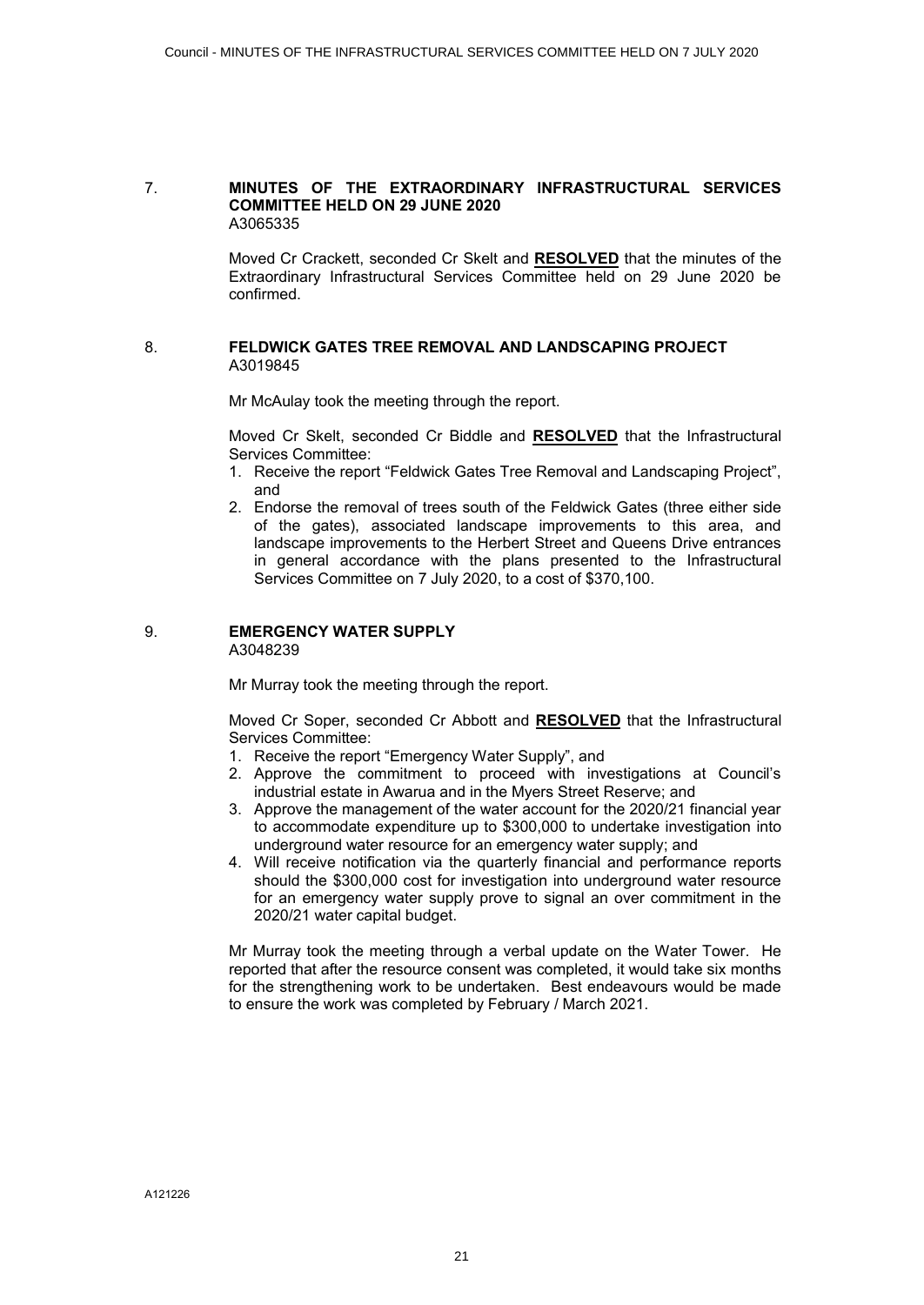#### 10. **SPLASH PALACE HYDROSLIDE PROJECT UPDATE** A3045548

Mr Thompson took the meeting through the report.

Moved Cr Ludlow, seconded Cr Biddle and **RESOLVED** that the Infrastructural Services Committee receive the report "Splash Palace Hydroslide Project Update".

#### 11. **MEMORIAL FUNDING APPLICATION** A3051483

Ms McCoy took the meeting through the report.

Moved Cr Pottinger, seconded Cr Kett and **RESOLVED** that the Infrastructural Services Committee receives the report "Memorial Funding Application".

# 12. **DRAFT INFRASTRUCTURE STRATEGY 2021-2051** A3064303

Councillors asked questions for further clarity on this matter, which Mr Rees took the meeting through.

Moved Cr Lewis, seconded Cr Soper and **RESOLVED** that the Infrastructural Services Committee:

- 1. Receive the report "Draft Infrastructure Strategy 2021-2051"
- 2. Note the key elements which are required to be completed by Council, including the vision and project prioritisation process, prior to the draft Infrastructure Strategy being finalised.

# 13. **NOTICE OF MOTION – CR TONI BIDDLE** A3068108

Cr Biddle took the meeting through the report.

Councillors spoke to and asked questions for further clarity on this matter.

The question was asked as to when the cut-off was for Long-term Plan and Ms Suter explained that the draft Long-term Plan would need to be signed off by Council before Christmas, so it was ready for consultation in February / March 2021.

The recommendations were discussed and to ensure that they reflected the outcome Cr Biddle was seeking, it was agreed that the meeting be adjourned for Cr Biddle to finalise the recommendations for the Committee to consider.

**Note**: The meeting was adjourned at 4.30 pm and reconvened at 4.39 pm.

Moved Cr Biddle, seconded Cr Soper and **RESOLVED** that:

1. Council fulfils its obligations under Section 77 of the Local Government Act that Council ask the Chief Executive to report to Council with all options for redevelopment of the Museum pyramid on the existing site within five months; to enable the options to be included in the draft Long-term Plan for consultation; and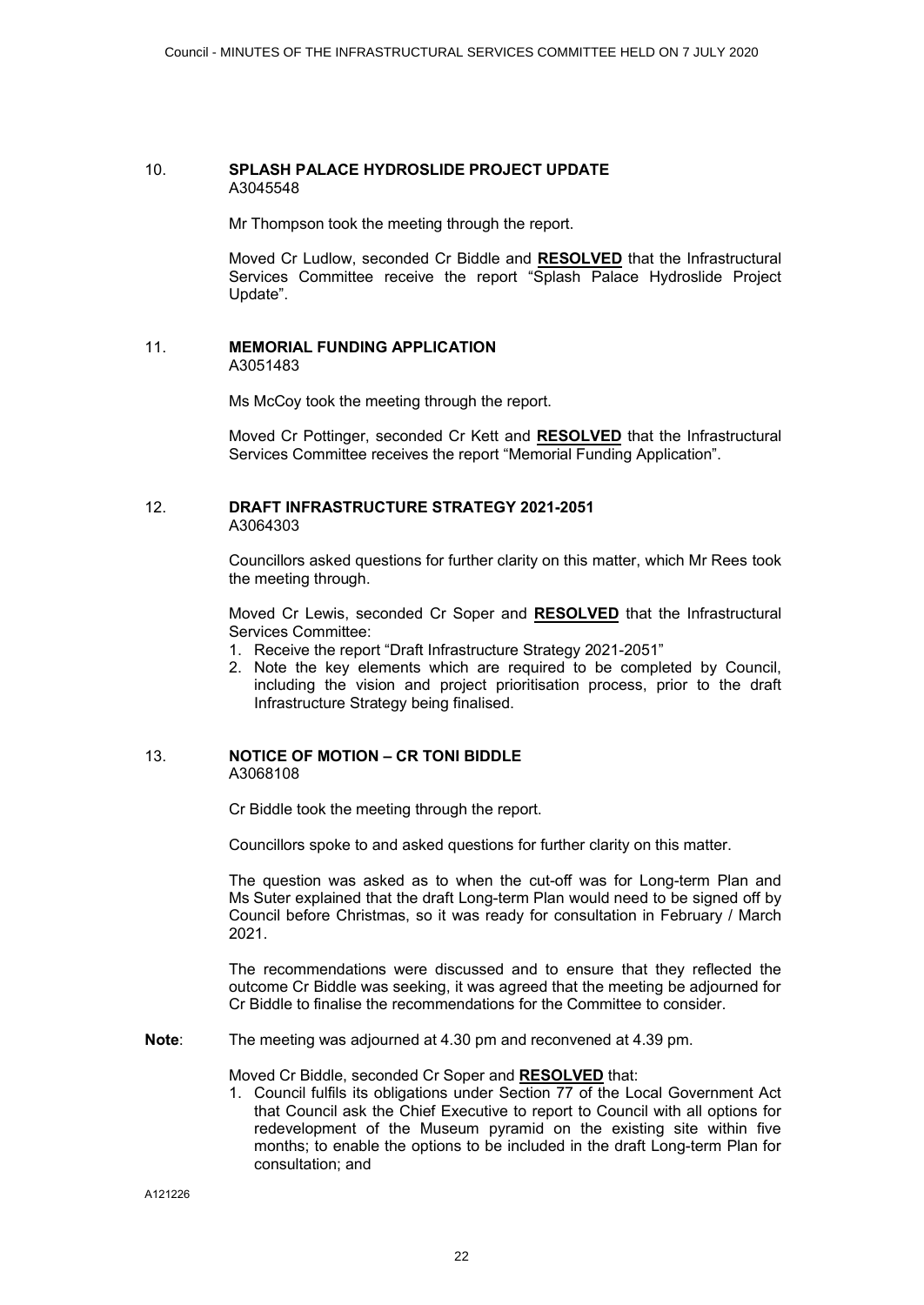- 2. Council support a budget estimate of \$250,000 to be referred to the Quarterly Finance Report, and
- 3. Council's preference, where possible is that local firms are used on behalf of Council due to our desire to support local businesses.

# 14. **URGENT BUSINESS**

# 14.1 **Update on Rugby Park**

Cr Clark asked for an update on Rugby Park under Section 14 of the Local Government Act. It was explained that an email would be sent to all councillors tomorrow, which would answer any questions councillors had. This information could also be released to the media.

#### 15. **PUBLIC EXCLUDED SESSION**

Moved Cr Pottinger, seconded Cr Lewis and **RESOLVED** that the public be excluded from the following parts of the proceedings of this meeting, namely:

- (a) Receiving of Public Excluded Session Minutes of the WasteNet Advisory Group held 25 June 2020.
- (b) Confirming of Public Excluded Session Minutes of the Infrastructural Services Committee held 15 June 2020.
- (c) Confirming of Public Excluded Session Extraordinary Minutes of the Infrastructural Services Committee held 29 June 2020.

| each | subject<br>General<br>matter to<br>considered                                                  | οf<br>be    | Reason for passing this<br>resolution in relation to<br>each matter                                                                                          | Ground(s)<br>under<br>Section 48(1) for the<br>passing<br>this<br>οf<br>resolution                                                                                                                           |
|------|------------------------------------------------------------------------------------------------|-------------|--------------------------------------------------------------------------------------------------------------------------------------------------------------|--------------------------------------------------------------------------------------------------------------------------------------------------------------------------------------------------------------|
| (a)  | Receiving<br><b>Minutes</b><br>WasteNet<br>Advisory<br>25 June 2020                            | οf<br>Group | Section 7(2)(h)<br>Enable any local authority<br>holding the information to<br>carry on, without prejudice<br>disadvantage,<br>or<br>commercial activities   | Section $48(1)(a)$<br>That the public<br>conduct of this item<br>would be likely to<br>result in the disclosure<br>of information for<br>which good reason for<br>withholding would<br>exist under Section 7 |
| (b)  | Confirming<br>οf<br>Minutes<br>Infrastructural<br><b>Services</b><br>Committee<br>15 June 2020 |             | Section $7(2)(h)$<br>Enable any local authority<br>holding the information to<br>carry on, without prejudice<br>disadvantage,<br>or<br>commercial activities | Section $48(1)(a)$<br>That the public<br>conduct of this item<br>would be likely to<br>result in the disclosure<br>of information for<br>which good reason for<br>withholding would<br>exist under Section 7 |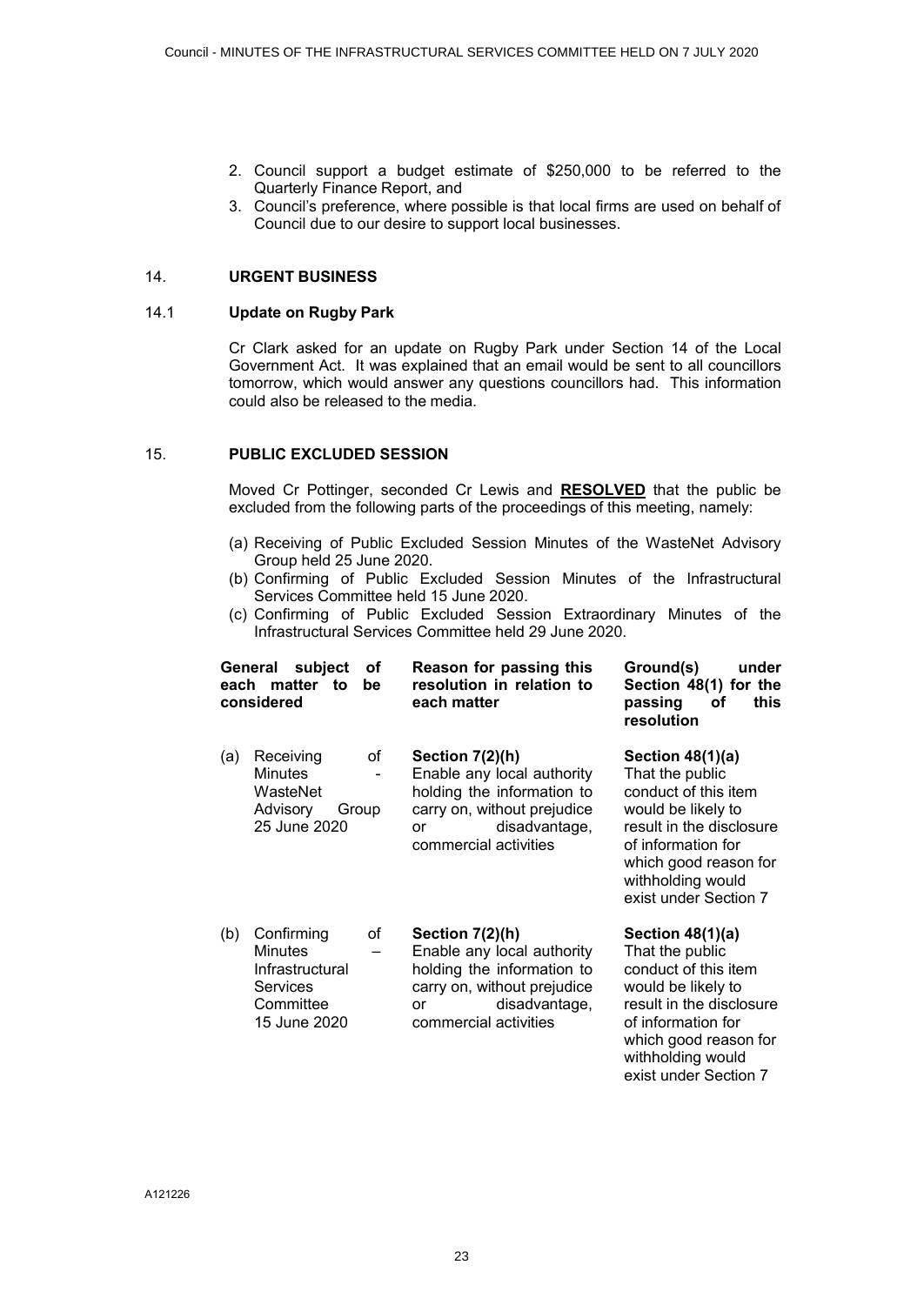| (c) | Confirming<br><b>Minutes</b><br>Extraordinary<br>Infrastructural<br>Services<br>Committee<br>29 June 2020 | of         | Section 7(2)(h)<br>Enable any local authority<br>holding the information to<br>carry on, without prejudice<br>disadvantage,<br>or<br>commercial activities | Section 48(1)(a)<br>That the public<br>conduct of this item<br>would be likely to<br>result in the disclosure<br>of information for<br>which good reason for<br>withholding would<br>exist under Section 7 |
|-----|-----------------------------------------------------------------------------------------------------------|------------|------------------------------------------------------------------------------------------------------------------------------------------------------------|------------------------------------------------------------------------------------------------------------------------------------------------------------------------------------------------------------|
| (d) | Outcome<br>Negotiations<br>Commercial<br>Rental<br>Proportion                                             | οf<br>Fair | Section 7(2)(h)<br>Enable any local authority<br>holding the information to<br>carry on, without prejudice<br>disadvantage,<br>or<br>commercial activities | Section $48(1)(a)$<br>That the public<br>conduct of this item<br>would be likely to<br>result in the disclosure<br>of information for<br>which good reason for<br>withholding would                        |

exist under Section 7

There being no further business, the meeting finished at 4.55 pm.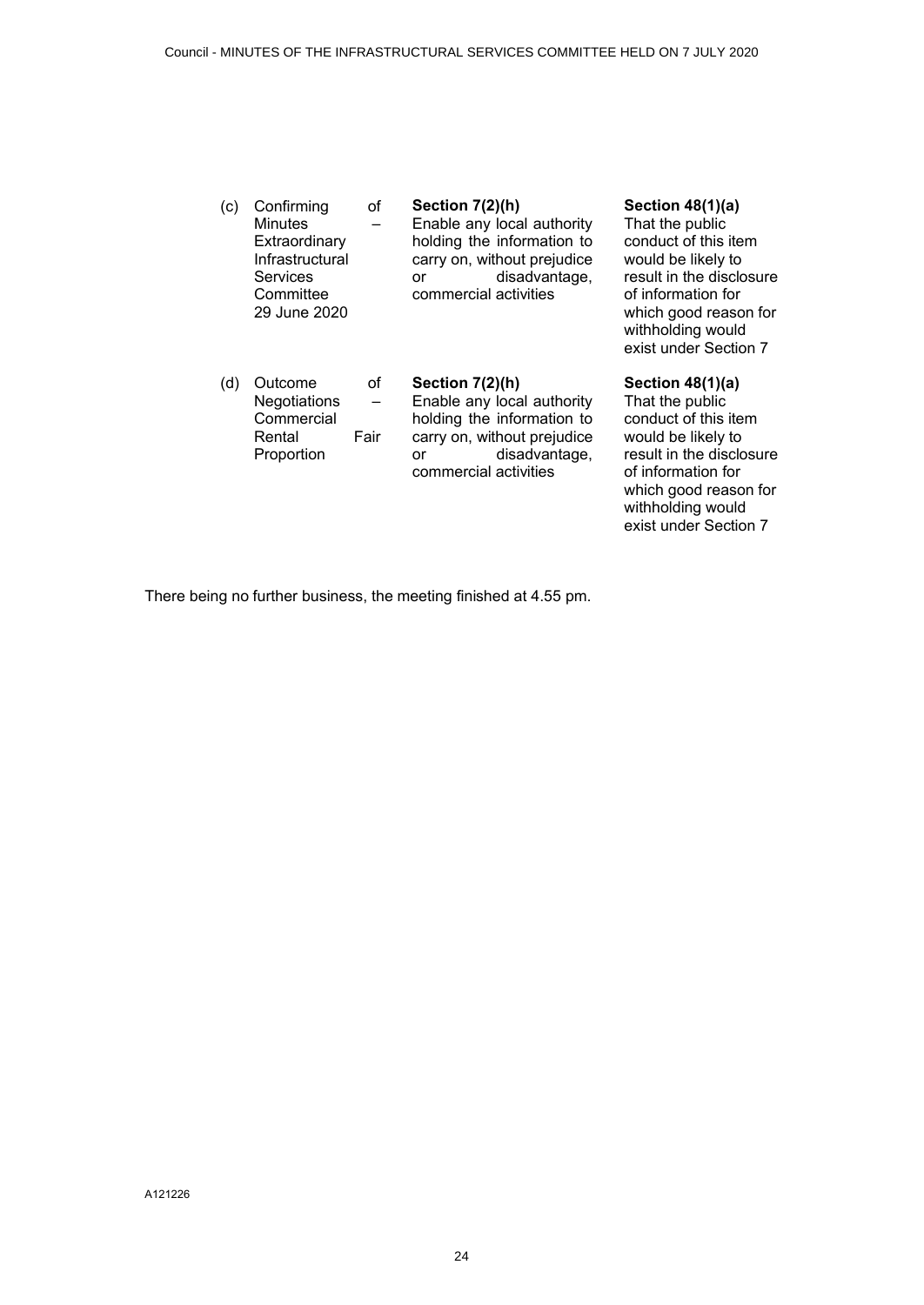#### <span id="page-24-0"></span>**MINUTES OF THE EXTRAORDINARY MEETING OF THE INVERCARGILL CITY COUNCIL HELD IN THE COUNCIL CHAMBER, FIRST FLOOR, CIVIC ADMINISTRATION BUILDING, 101 ESK STREET, INVERCARGILL ON WEDNESDAY 8 JULY 2020 AT 4.30 PM**

**PRESENT:** Cr T M Biddle (Deputy Mayor) Sir T R Shadbolt, KNZM JP (via Zoom) Cr R L Abbott (via Zoom) Cr R R Amundsen Cr W S Clark Cr A H Crackett Cr P W Kett Cr G D Lewis (via Zoom) Cr D J Ludlow Cr I R Pottinger Cr N D Skelt Cr L F Soper

**IN ATTENDANCE:** Mrs C Hadley – Chief Executive Mr D Edwards – Group Manager – Environmental and Planning Services Mrs J Parfitt – Group Manager – Infrastructure Ms J Conway – Manager Governance and Administration Ms R Suter – Manager Strategy and Policy Ms H McLeod – Interim Team Leader – Communication Services Mr B Wood – Invercargill Central Limited Director (via Zoom) Ms L Kuresa – Governance Officer

# 2. **APOLOGIES**

Cr A J Arnold.

Moved Cr Ludlow, seconded Cr Soper and **RESOLVED** that the apology be accepted.

3. **INTEREST REGISTER**  A2279220

Nil.

# 4. **MAJOR LATE ITEM – UPDATE ON CITY BLOCK**  A3080073

Moved Cr Crackett; seconded Cr Soper and **RESOLVED** that:

- 1. The "Update on City Block" report be received at this meeting as a major late item, so that matters can be progressed promptly; and
- 2. That when the meeting moves into public excluded session, please note: that Brian Wood will be in attendance for this meeting on the basis that he is Council's director on Invercargill Central Limited and has knowledge necessary for the Council.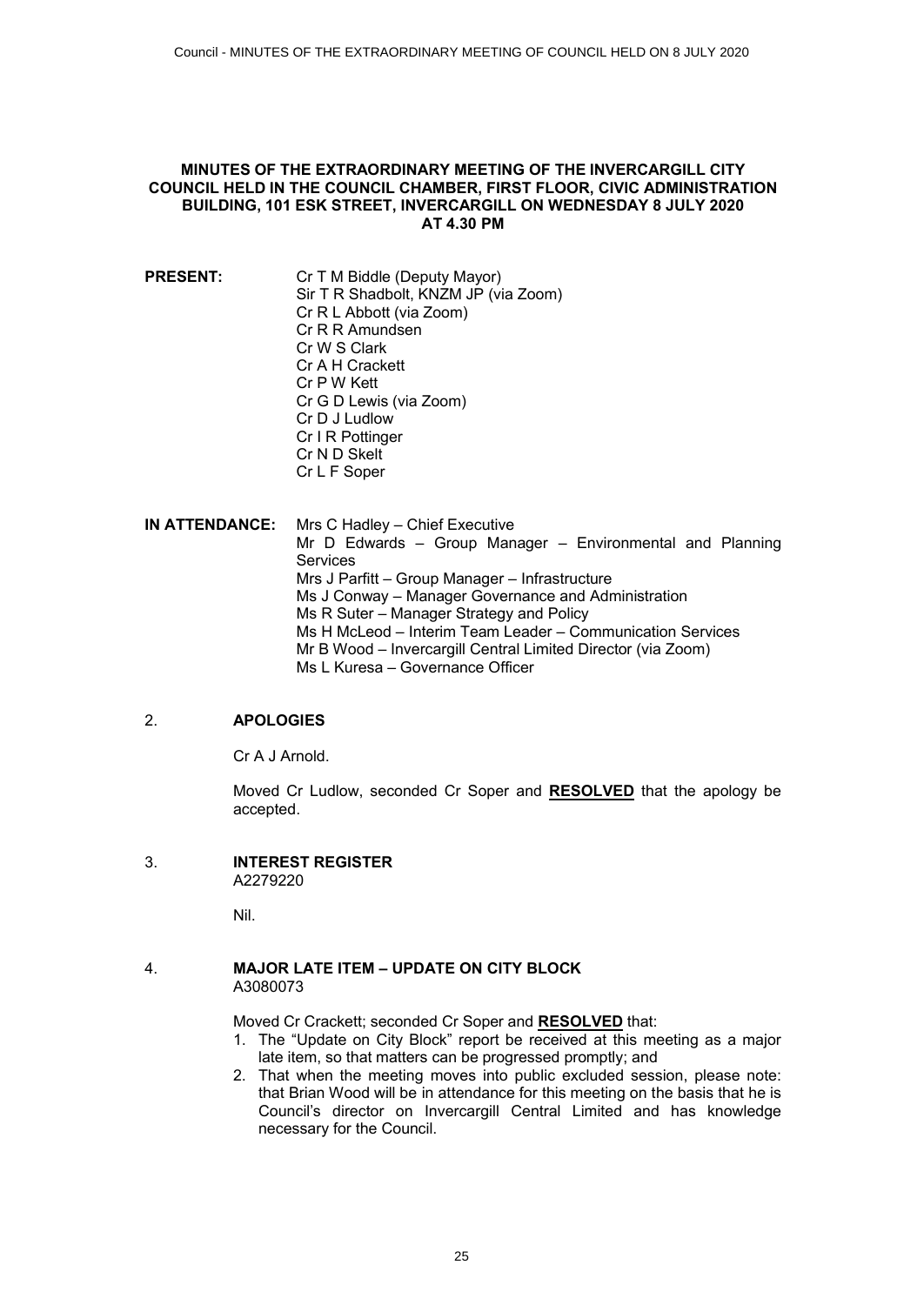#### 4. **PUBLIC EXCLUDED SESSION**

Moved Cr Biddle, seconded Cr Ludlow and **RESOLVED** that the public be excluded from the following parts of the proceedings of this meeting, namely:

*(a) Update on City Block.*

|     | General<br>each matter to<br>considered | subject | οf<br>be | Reason for passing this<br>resolution in relation to<br>each matter                                                                                          | under<br>Ground(s)<br>Section 48(1) for the<br>this<br>passing<br>οf<br>resolution                                                                                                                           |
|-----|-----------------------------------------|---------|----------|--------------------------------------------------------------------------------------------------------------------------------------------------------------|--------------------------------------------------------------------------------------------------------------------------------------------------------------------------------------------------------------|
| (a) | Update<br><b>Block</b>                  | on      | City     | Section $7(2)(h)$<br>Enable any local authority<br>holding the information to<br>carry on, without prejudice<br>disadvantage,<br>or<br>commercial activities | Section $48(1)(a)$<br>That the public<br>conduct of this item<br>would be likely to<br>result in the disclosure<br>of information for<br>which good reason for<br>withholding would<br>exist under Section 7 |

There being no further business, the meeting finished at 6.03 pm.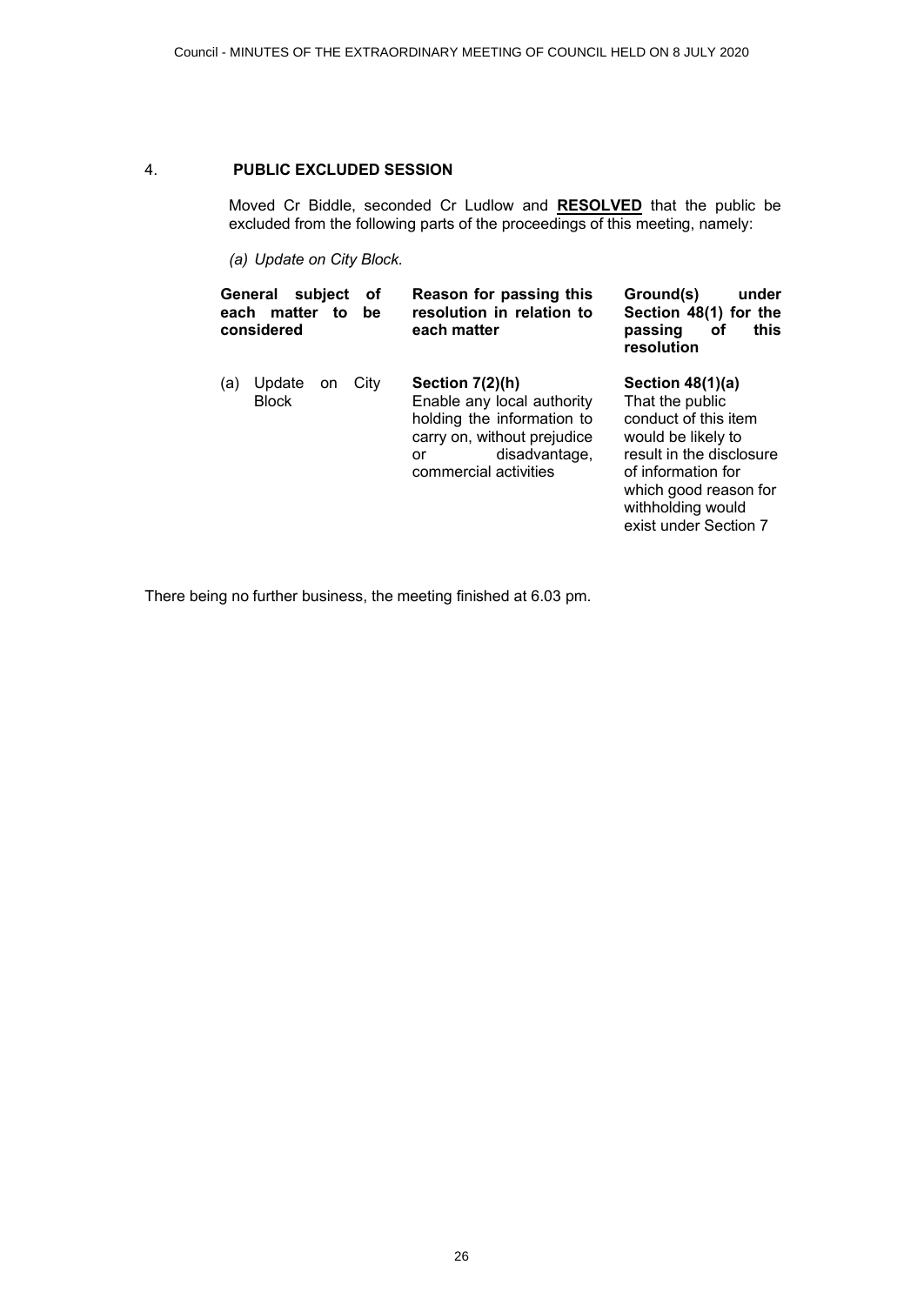# <span id="page-26-0"></span>**MINUTES OF THE EXTRAORDINARY MEETING OF THE INVERCARGILL CITY COUNCIL HELD IN THE COUNCIL CHAMBER, FIRST FLOOR, CIVIC ADMINISTRATION BUILDING, 101 ESK STREET, INVERCARGILL ON TUESDAY 14 JULY 2020 AT 3.55 PM**

- **PRESENT:** Sir T R Shadbolt, KNZM JP Cr T M Biddle (Deputy Mayor) Cr R L Abbott (via Zoom) Cr R R Amundsen Cr A J Arnold Cr W S Clark Cr A H Crackett Cr P W Kett Cr G D Lewis (via Zoom) Cr D J Ludlow Cr I R Pottinger Cr N D Skelt Cr L F Soper **IN ATTENDANCE:** Mrs C Hadley – Chief Executive Services
	- Mr D Edwards Group Manager Environmental and Planning Mr D Foster – Interim Group Manager – Finance and Corporate Services (via Zoom) Mrs J Parfitt – Interim Group Manager – Infrastructure Ms M Napper – Manager Community Development Ms J Conway – Manager Governance and Administration Ms R Suter – Manager Strategy and Policy Ms M Frey – Interim Manager Parks and Reserves Mrs H Guise – Senior Council Land Advisor Mr J Cunningham – Senior Revenue Officer Ms H McLeod – Interim Team Leader Communication Services Ms A Bremer – Policy Advisor Ms L Kuresa – Governance Officer

# 2. **APOLOGIES**

Nil.

3. **INTEREST REGISTER**  A2279220

Nil.

4. **AMENDMENT TO RATES SETTING RESOLUTION FOR 2020/21**  A3081070

Mr Cunningham took the meeting through the report.

Moved Cr Ludlow, seconded Cr Soper and **RESOLVED** that:

1. Council receive the report "Amendment to Rates Setting Resolution for 2020/21"; and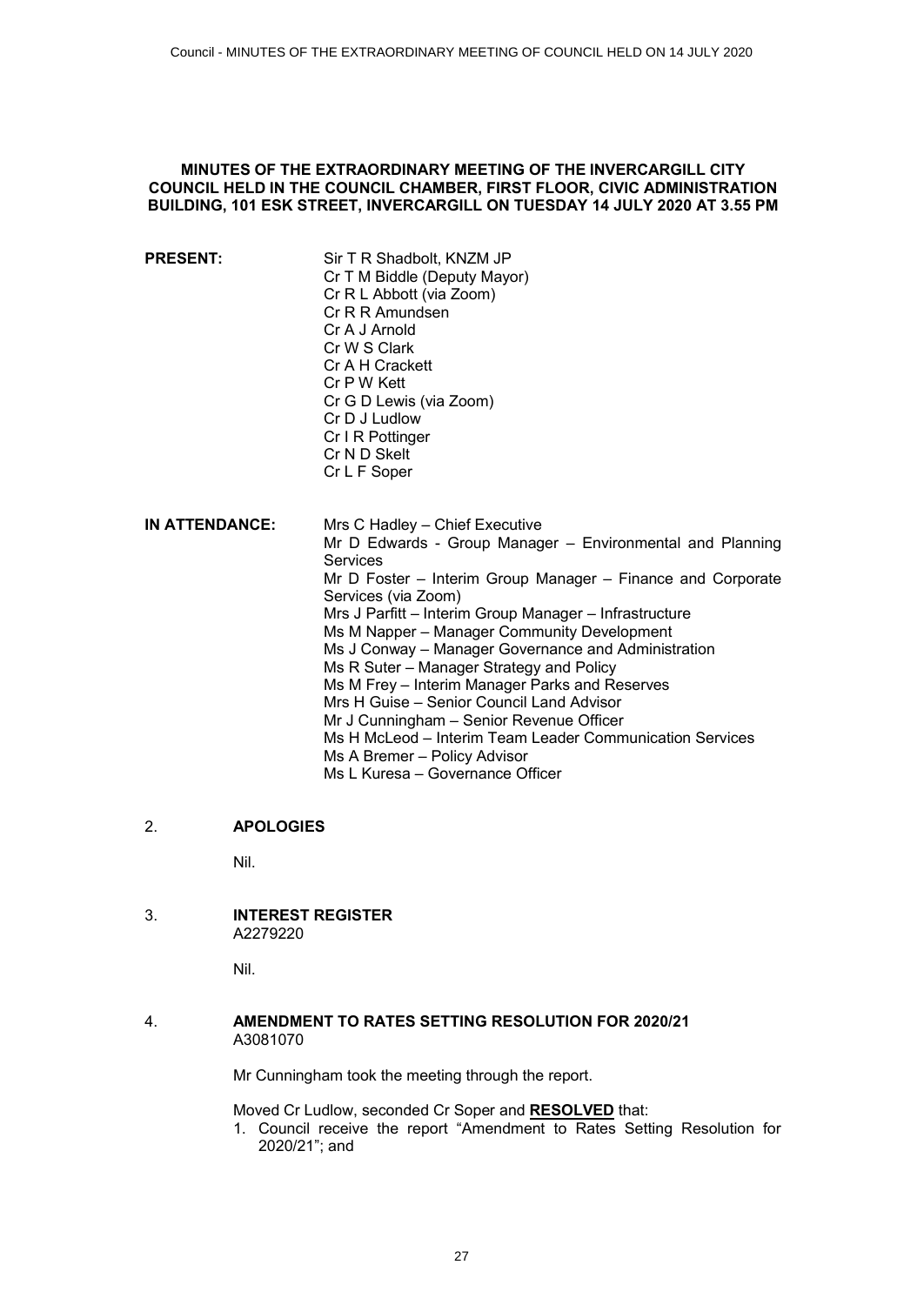- 2. Resolve to amend the rates set by resolution on 9 June 2020 by:
	- Replacing the rate for "Sewerage Disposal Non-residential with CV \$200,001-\$400,000" of \$371.58 with the correct amount of \$866.99, and
	- Replacing the rate for "Regional Heritage Rate Multi-units after first unit" additional charge of \$33.56 with the correct amount of \$32.56.

# 5. **PUBLIC EXCLUDED SESSION**

Moved Cr Biddle, seconded Cr Ludlow and **RESOLVED** that the public be excluded from the following parts of the proceedings of this meeting, namely:

*(a) Disposal of Land – Annan Street and Liddel Street, Invercargill.*

| General<br>subject<br>οf<br>matter<br>each<br>to<br>be<br>considered |                                                                          | Reason for passing this<br>resolution in relation to<br>each matter                                                                                          | Ground(s)<br>under<br>Section 48(1) for the<br>this<br>passing<br>οf<br>resolution                                                                                                                           |
|----------------------------------------------------------------------|--------------------------------------------------------------------------|--------------------------------------------------------------------------------------------------------------------------------------------------------------|--------------------------------------------------------------------------------------------------------------------------------------------------------------------------------------------------------------|
| (a)                                                                  | Disposal of Land<br>- Annan Street<br>and Liddel Street,<br>Invercargill | Section $7(2)(h)$<br>Enable any local authority<br>holding the information to<br>carry on, without prejudice<br>disadvantage,<br>or<br>commercial activities | Section $48(1)(a)$<br>That the public<br>conduct of this item<br>would be likely to<br>result in the disclosure<br>of information for<br>which good reason for<br>withholding would<br>exist under Section 7 |

There being no further business, the meeting finished at 4.00 pm.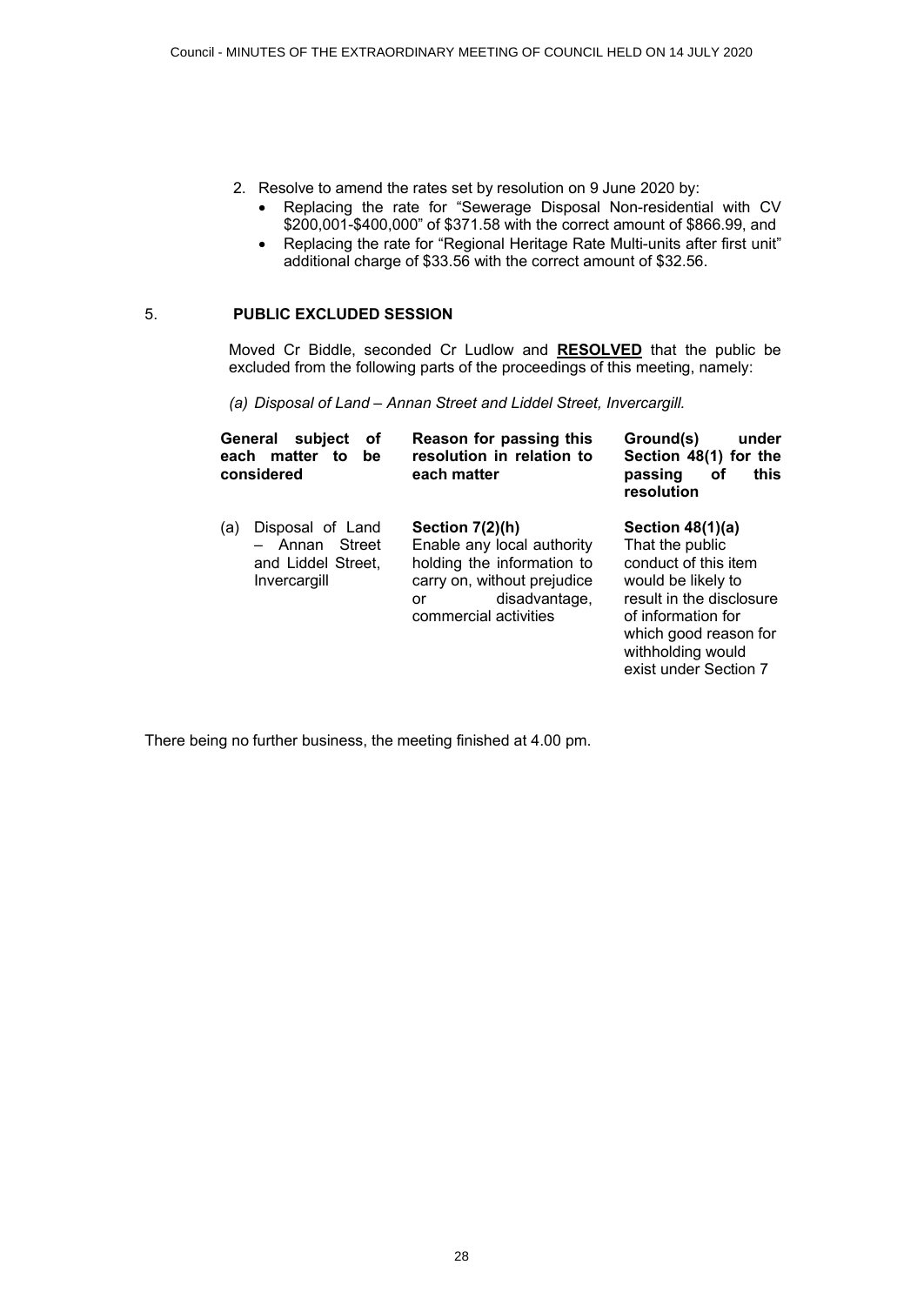# <span id="page-28-0"></span>**MINUTES OF A MEETING OF THE PERFORMANCE, POLICY AND PARTNERSHIPS COMMITTEE HELD IN THE COUNCIL CHAMBER, FIRST FLOOR, CIVIC ADMINISTRATION BUILDING, 101 ESK STREET, INVERCARGILL ON TUESDAY 14 JULY 2020 AT 3.00 PM**

**PRESENT:** Cr D J Ludlow (Chair) Cr R R Amundsen (Deputy Chair) Sir T R Shadbolt, KNZM JP Cr R L Abbott (via Zoom) Cr A J Arnold Cr T M Biddle Cr W S Clark Cr A H Crackett Cr P W Kett Cr G D Lewis (via Zoom) Cr I R Pottinger Cr N D Skelt Cr L F Soper **IN ATTENDANCE:** Mrs G Henderson – Bluff Community Board Mrs C Hadley – Chief Executive Mr D Edwards - Group Manager – Environmental and Planning **Services** Mr D Foster – Interim Group Manager – Finance and Corporate Services (via Zoom) Mrs J Parfitt – Interim Group Manager – Infrastructure Ms M Napper – Manager Community Development Ms J Conway – Manager Governance and Administration Ms R Suter – Manager Strategy and Policy Ms M Frey – Interim Manager Parks and Reserves Mrs H Guise – Senior Council Land Advisor Mr J Cunningham – Senior Revenue Officer Ms H McLeod – Interim Team Leader Communication Services Ms A Bremer – Policy Advisor L Kuresa – Governance Officer

# 2. **APOLOGIES**

Nil.

# 3. **PUBLIC FORUM**

Nil.

# 4. **INTEREST REGISTER**  A2279220

Nil.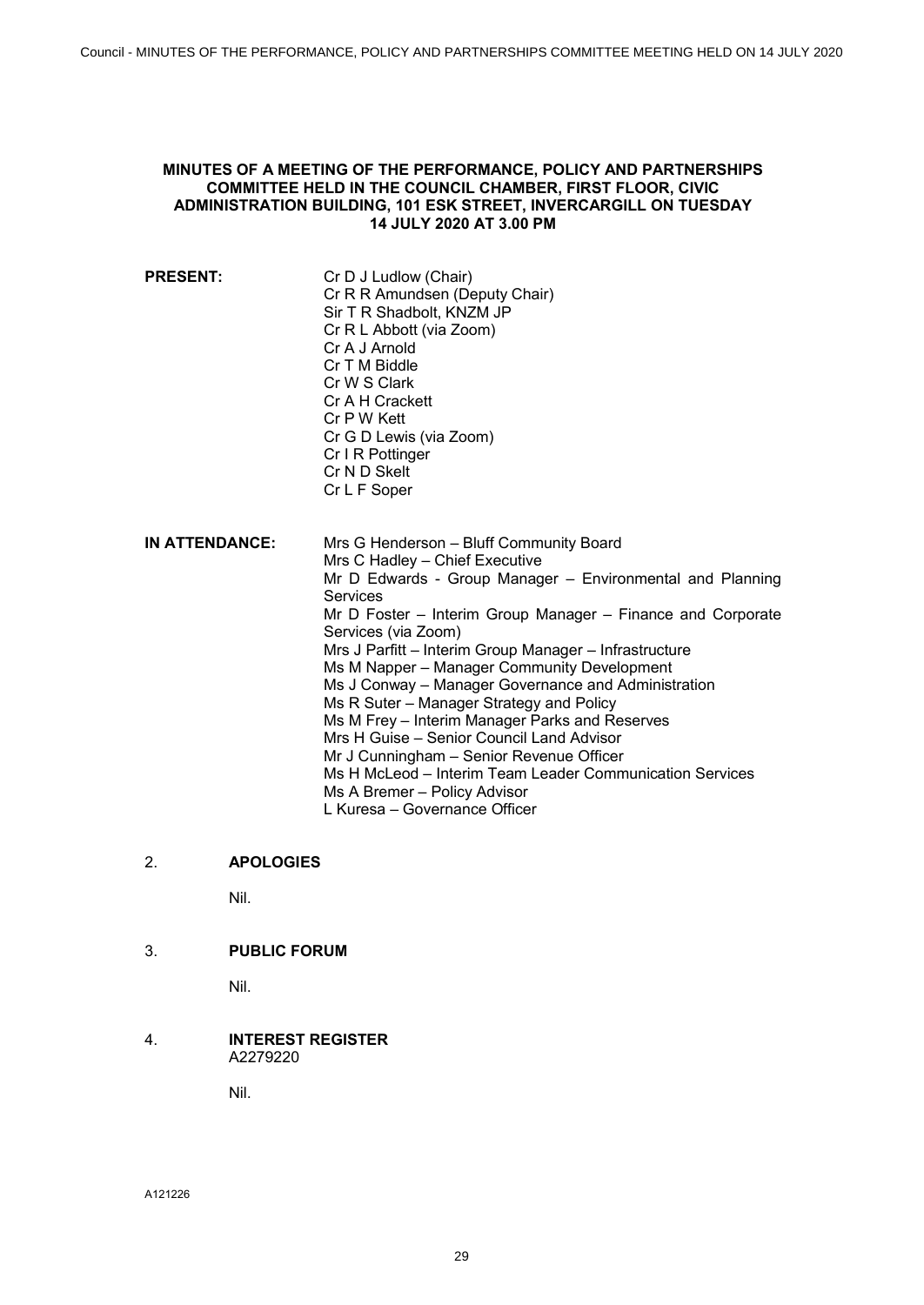#### 5. **MINUTES OF THE MEETING OF PERFORMANCE, POLICY AND PARTNERSHIPS COMMITTEE HELD ON 22 JUNE 2020** A3056260

Moved Cr Soper, seconded Cr Arnold and **RESOLVED** that the minutes of the Performance, Policy and Partnerships Committee held on 22 June 2020 be confirmed.

#### 6. **REPORT OF THE INVERCARGILL YOUTH COUNCIL** A3071541

Youth Council Member, Hayley Anderson took the meeting through the report.

Moved Cr Crackett, seconded His Worship the Mayor and **RESOLVED** that the report be received.

#### 7. **LONG TERM PLAN: VISION, STRATEGIC ISSUES AND CHALLENGES AND COMMUNITY OUTCOMES** A3062822

Ms Suter took the meeting through the report.

Moved Cr Amundsen, seconded Cr Skelt and **RESOLVED** that the Performance, Policy and Partnerships Committee:

- 1. Receive the report "Long-term Plan Vision, Strategic issues and Challenges and Community Outcomes"; and
- 2. Confirm the vision for the 2021 2031 Long-term Plan: "A city with heart"; and
- 3. Confirm that Council seeks to invite Iwi to provide a Te Reo vision; and
- 4. Agree the updated key strategic issues and challenges from the 2018 2028 Long-term Plan as part of the 2021 – 2031 Long-term Plan; and
- 5. Confirm the continued use of the Community Outcomes from the 2018 2028 Long-term Plan as part of the 2021 – 2031 Long-term Plan.

# 8. **STRATEGIC PROJECT AND FUNDING REVIEW** A3081691

Ms Suter took the meeting through the report.

Moved Cr Soper, seconded Cr Lewis and **RESOLVED** that the Performance, Policy and Partnerships Committee:

- 1. Receive the report "Strategic Project and Funding Review"; and
- 2. Adopt the strategic framework developed in response to Covid-19:
	- (a) Council efficiency
	- (b) Community support
	- (c) Strategic framework and directions for strategic projects
- 3. Endorse the guiding principles:
	- (a) Invercargill focus with a Southland Consciousness
	- (b) Active Listening, honesty with each other and respect
	- (c) Shared ownership share the challenge and solution process
	- (d) We will be prepared to rethink solutions
	- *(e)* Collaboration *tātou ā tātou*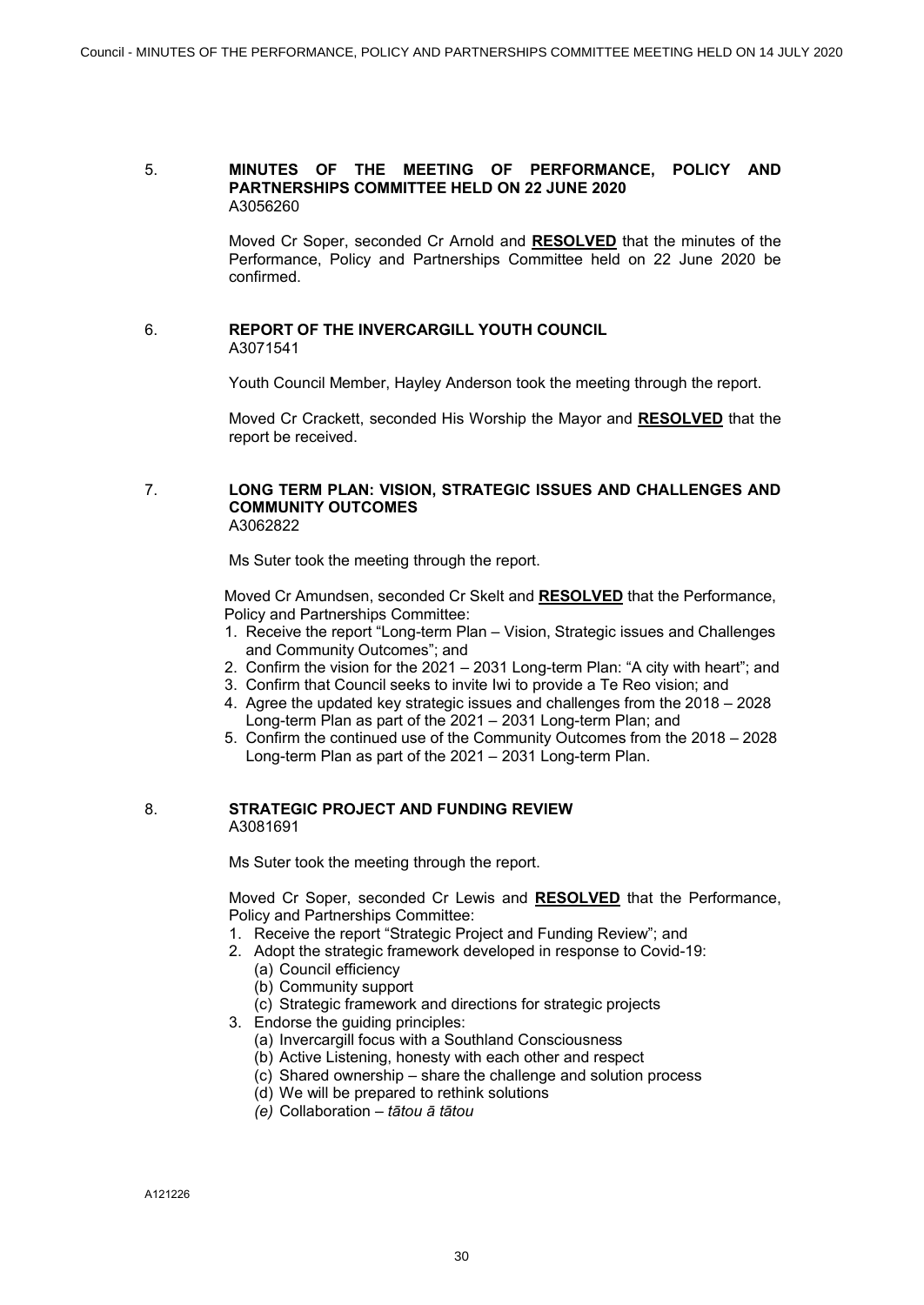- 4. Endorse the initial key steps required to optimise external funding for future projects:
	- (a) National advocacy
	- (b) Proactive funding pipeline
	- (c) Proactive grants management approach
	- (d) and note the further potential step to scope a community investment programme
- 5. Endorse the Project Assessment Framework, noting Council may wish to make changes to the weighting system.

Ms Frey took the meeting through the report on Anderson House and Rugby Park.

Moved Cr Soper, seconded Cr Lewis and **RESOLVED** that the Committee: 6. Endorse the roadmap for Anderson House as included in this report.

Moved Cr Skelt, seconded Cr Soper and **RESOLVED** that the Committee:

7. Endorse the roadmap for Rugby Park and Surrey Park as included in this report.

Ms Suter took the meeting through the report on arts and culture.

Moved Cr Biddle, seconded Cr Amundsen and **RESOLVED** that the Committee:

- 8. Confirm that a strategic response to the arts and culture offering in the City is an immediate priority:
	- (a) noting the decision at the Infrastructural Services Committee to seek a report into options for the redevelopment of the Museum pyramid on the existing site within five months to enable the options to be included in the draft Long-term Plan for consultation; and
	- (b) request a report on options for activation of arts and culture in the City to be commenced following the appointment of the Arts and Culture Project Lead. This will inform budget considerations for the Long-term Plan.

Ms Suter took the meeting through the report.

Moved Cr Skelt, seconded Cr Soper and **RESOLVED** that the Committee:

- 9. Note the macro environment constraints including funding constraints and delivery constraints which impact on project priorities; noting delivery constraints including managing the delivery schedule for the wider capital renewals programme, available staff resource, community capacity and contractor availability; and
- 10. Confirm the long-list of projects for consideration at the 20 July prioritisation workshop.

#### 9. **2020 LGNZ ANNUAL GENERAL MEETING REMITS** A3062691

The question was asked about the nominations to this year's LGNZ presidency role.

Mrs Hadley explained that this year's AGM would be held on 21 August, which was when the LGNZ Membership voted on its presidency and vice presidency. That was not covered in this report and she had not seen the CVs from the candidates, but a report on this matter would be brought back to the 11 August Committee meeting for discussion.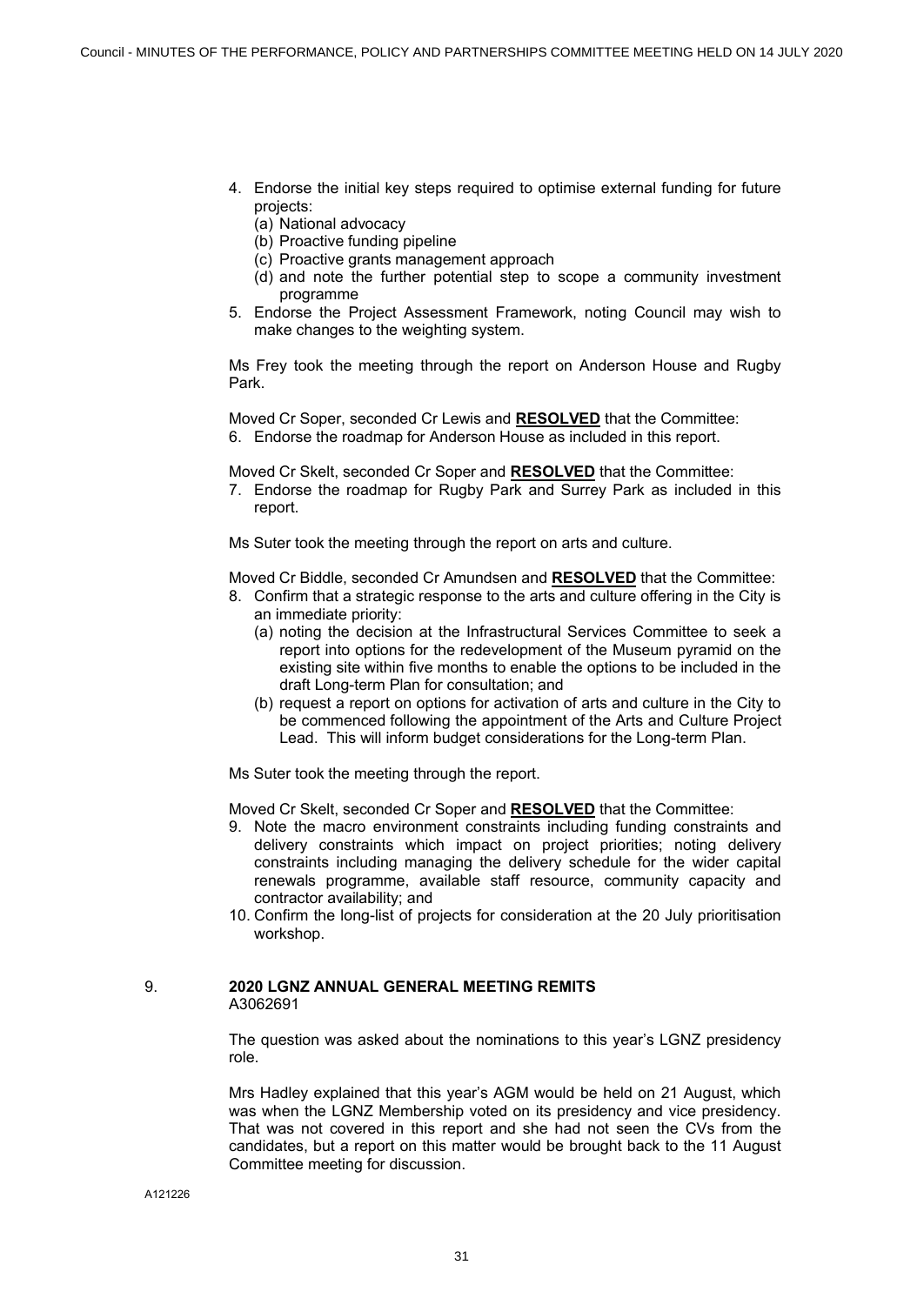Ms Conway took the meeting through the report and the Committee discussed the remits set out in the report.

# 10. **URGENT BUSINESS**

Nil.

There being no further business, the meeting finished at 3.52 pm.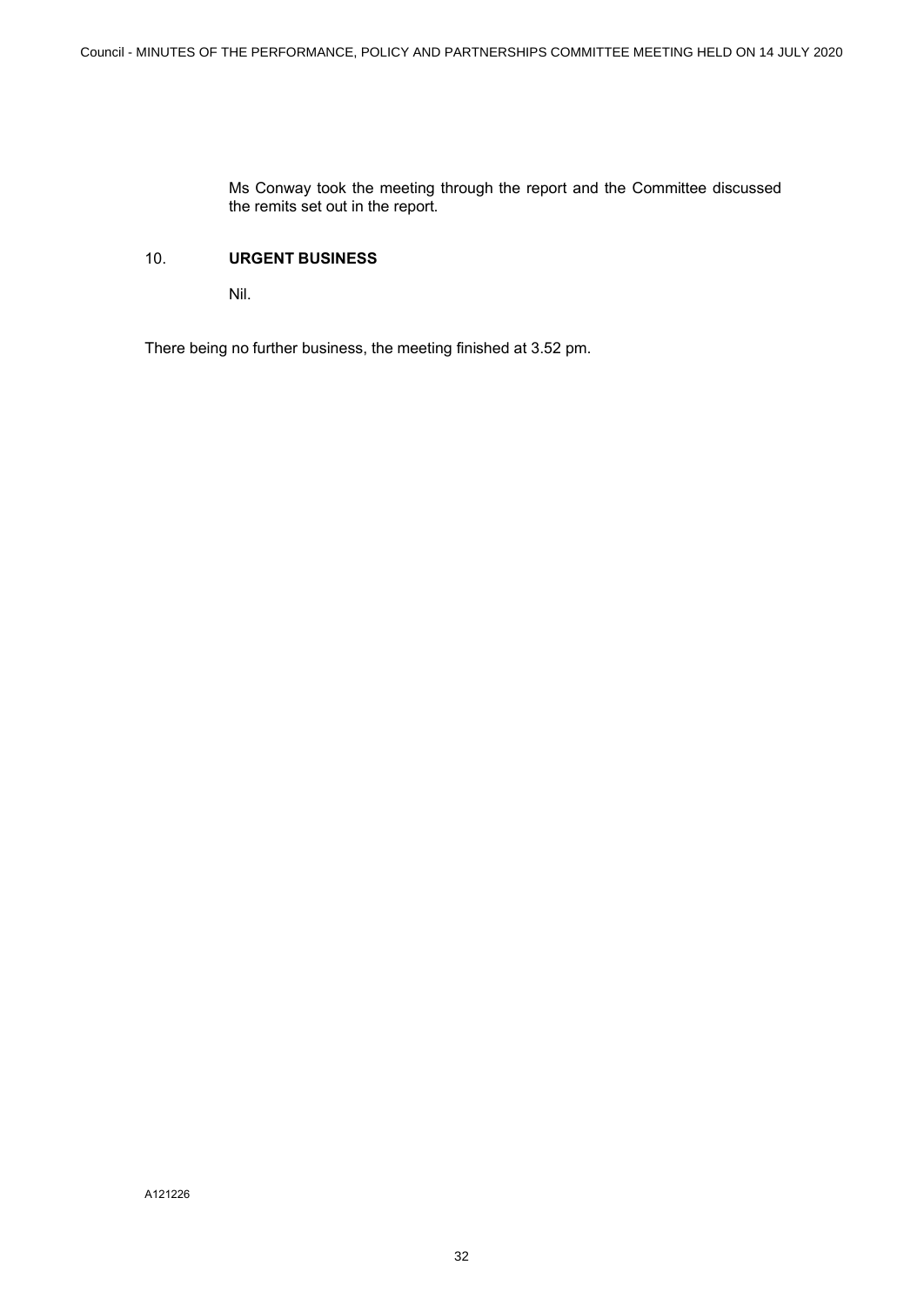# <span id="page-32-0"></span>**TO: COUNCIL**

# **FROM: HIS WORSHIP THE MAYOR, SIR T SHADBOLT**

**MEETING DATE: TUESDAY 28 JULY 2020**

# **MAYOR'S REPORT**

#### **SUMMARY**

List of engagements and current issues.

#### **RECOMMENDATION**

That the report be received.

#### **IMPLICATIONS**

| 1. | Has this been provided for in the Long Term Plan/Annual Plan?<br>$N/A$ .                                                  |
|----|---------------------------------------------------------------------------------------------------------------------------|
| 2. | Is a budget amendment required?<br>$N/A$ .                                                                                |
| 3. | Is this matter significant in terms of Council's Policy on Significance?<br>N/A                                           |
| 4. | Implications in terms of other Council Strategic Documents or Council Policy?<br>$N/A$ .                                  |
| 5. | Have the views of affected or interested persons been obtained and is any further<br>public consultation required?<br>N/A |

#### **FINANCIAL IMPLICATIONS**

N/A.

# **ENGAGEMENTS – 24 JUNE 2020 TO 21 JULY 2020**

- o Bluff Masterplan Workshop
- o Bluff Maritime Museum Meeting
- o Standing Orders Meeting Process Training
- o Council Meeting
- o Infrastructural Services Extraordinary Meeting
- $\circ$  Workshop Prioritise projects in regard to the strategic framework process Steve Bramley
- o Penny Simmonds Office Opening
- o Southland Chamber of Commerce Business Event